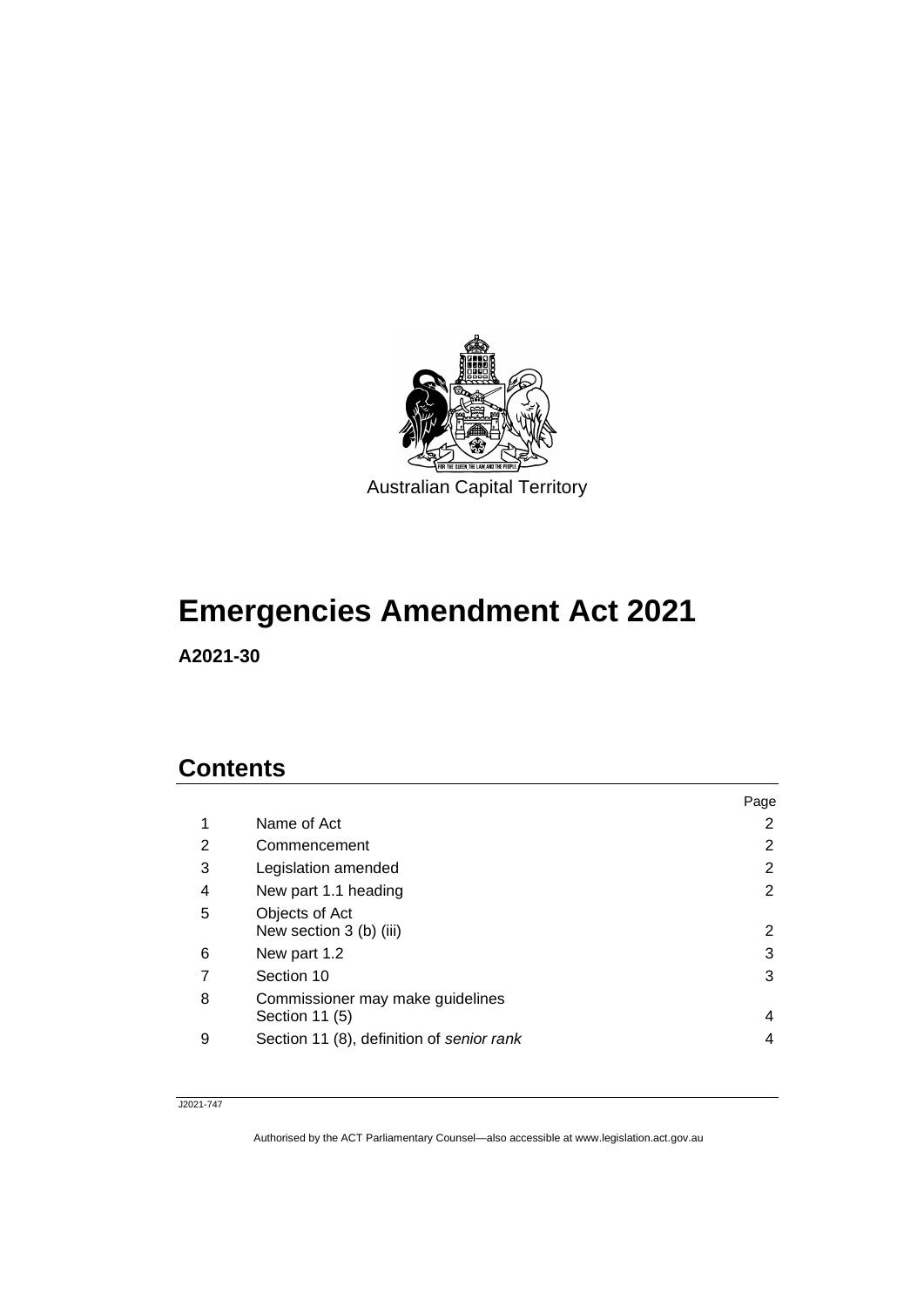#### **Contents**

| 10 | Delegation by commissioner<br>Section 12 (1)                             | 4              |
|----|--------------------------------------------------------------------------|----------------|
| 11 | New sections 13, 14 and 15                                               | 4              |
| 12 | General powers of chief officers<br>Section 34 (1) (o)                   | 6              |
| 13 | Delegations by chief officers<br>Section 39                              | 6              |
| 14 | Rural fire brigades<br>Section 54 (2)                                    | 6              |
| 15 | Interpretation for ch 5<br>Part 5.1                                      | $\overline{7}$ |
| 16 | Strategic bushfire management plan<br>Section 72                         | $\overline{7}$ |
| 17 | Assessment of resources and capabilities<br>Section 76 (2)               | $\overline{7}$ |
| 18 | Review of strategic bushfire management plan<br>Section 80 (1)           | $\overline{7}$ |
| 19 | Offences about fire appliances<br>Section 95 (3)                         | $\overline{7}$ |
| 20 | Section 95 (5)                                                           | 8              |
| 21 | Part 5.6 heading                                                         | 8              |
| 22 | Declaration of total fire ban<br>Section 114 (2) and (3)                 | 9              |
| 23 | Publication of total fire ban<br>Section 115 (1) (b) and note            | 9              |
| 24 | Offence-lighting etc fire during total fire ban<br>Section 116 (1) (a)   | 9              |
| 25 | Section 116 (3) (c)                                                      | 10             |
| 26 | Offence-high risk activity during total fire ban<br>Section 116A (3) (b) | 10             |
| 27 | Section 116A (4)                                                         | 10             |
| 28 | Fire permits<br>Section 118                                              | 10             |
| 29 | <b>Bushfire season</b><br>Section 119 (3)                                | 10             |
|    |                                                                          |                |

contents 2 Emergencies Amendment Act 2021

A2021-30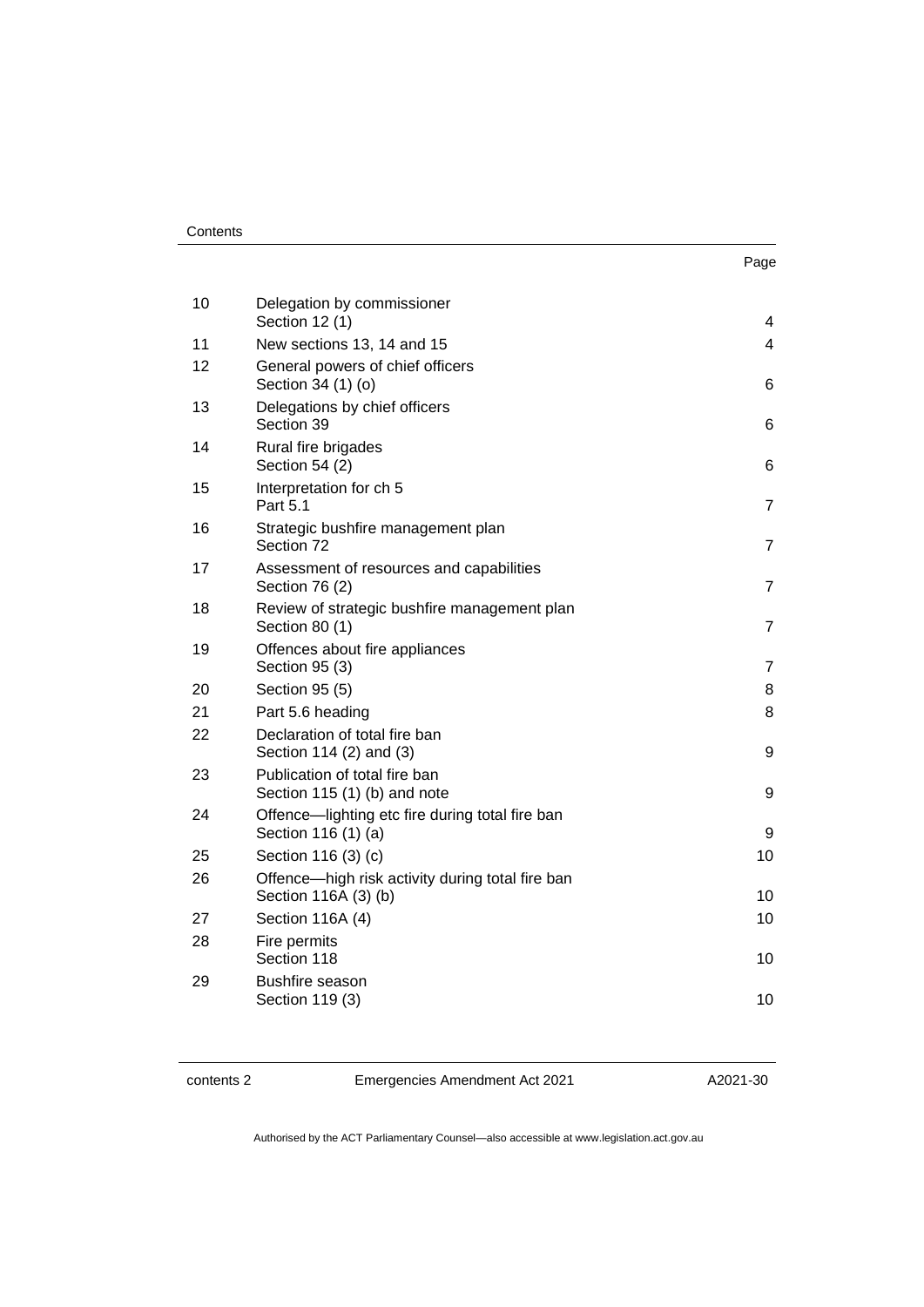| ×<br>. .<br>۰.<br>× |
|---------------------|
|---------------------|

| 30 | Using fires and appliances for cooking etc in open air<br>Section 122 (4)                             | 11 |
|----|-------------------------------------------------------------------------------------------------------|----|
| 31 | Section 122 (4) (a)                                                                                   | 11 |
| 32 | Lighting fires for burning off<br>Section 123 (3)                                                     | 11 |
| 33 | New section 123 (7)                                                                                   | 11 |
| 34 | Permits for div 5.6.2<br>Section 124                                                                  | 12 |
| 35 | New division 5.6.3                                                                                    | 12 |
| 36 | Chapter 6                                                                                             | 14 |
| 37 | <b>Functions of SEMSOG</b><br>Section 143 (3) (b) and (c)                                             | 18 |
| 38 | Section 149                                                                                           | 19 |
| 39 | Declaration of state of alert<br>Section 151 (1) (a)                                                  | 20 |
| 40 | Publication of state of alert declaration<br>New section 153 (1) (aa)                                 | 20 |
| 41 | Declaration of state of emergency<br>Section 156 (1)                                                  | 21 |
| 42 | Publication of declaration of state of emergency<br>New section 158 (1) (aa)                          | 21 |
| 43 | New division 7.3.3                                                                                    | 21 |
| 44 | Cooperative arrangements with Commonwealth, State or overseas<br>agencies                             |    |
|    | Section 176 (1)                                                                                       | 23 |
| 45 | New sections 182A and 182B                                                                            | 23 |
| 46 | Victimisation of volunteers<br>Section 183 (1)                                                        | 25 |
| 47 | Interfering with fire appliance, hydrant, alarm etc<br>Section 190 (1) and example and penalty        | 25 |
| 48 | New section 190 (7)                                                                                   | 25 |
| 49 | Protection of officials from liability<br>Section 198 (1), definition of official, new paragraph (aa) | 26 |
| 50 | Section 198 (4) (e)                                                                                   | 26 |
| 51 | New chapter 12                                                                                        | 26 |
|    |                                                                                                       |    |

Emergencies Amendment Act 2021

contents 3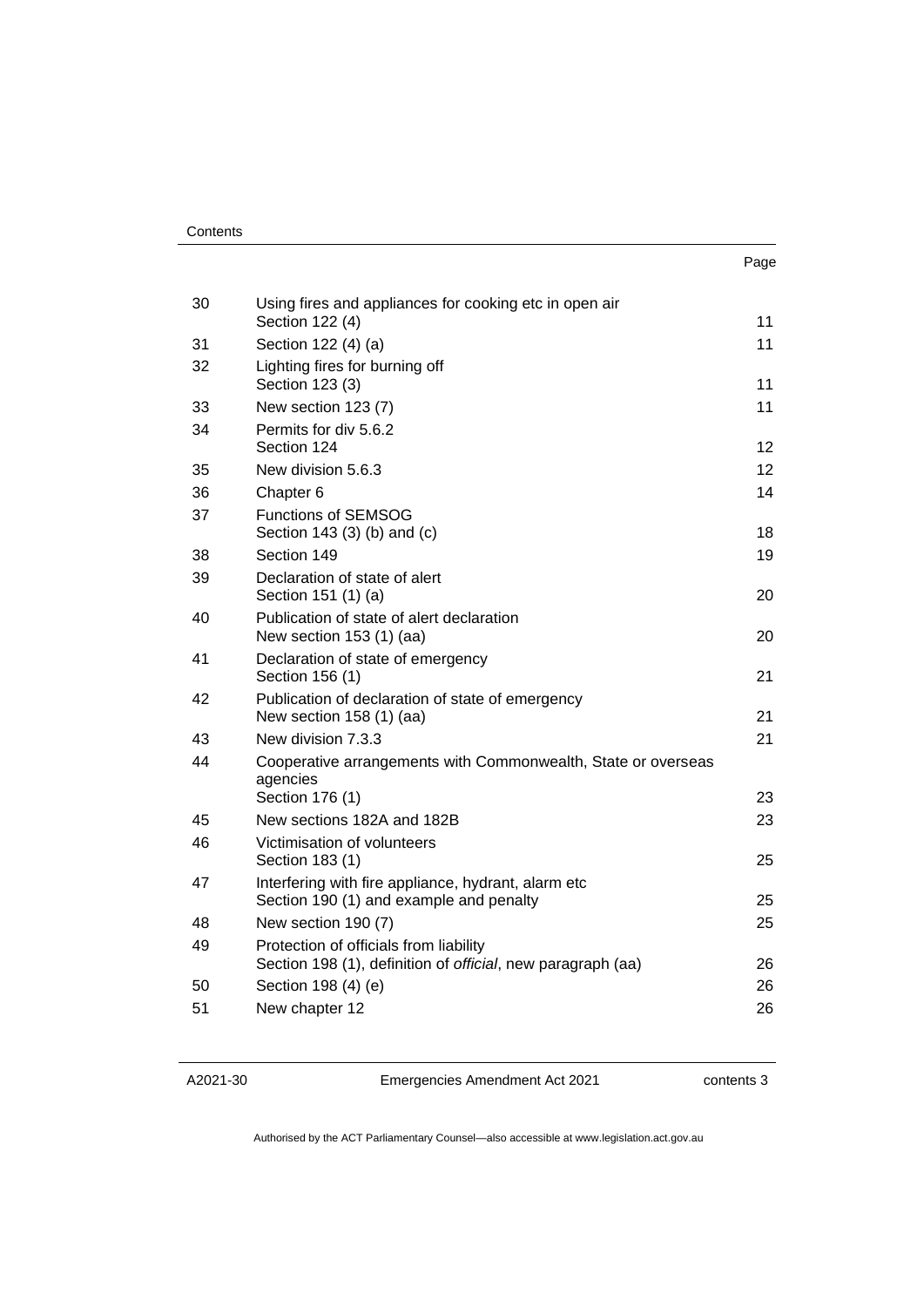| Contents |
|----------|
|----------|

| 52 | Reviewable decisions                                              |    |
|----|-------------------------------------------------------------------|----|
|    | Schedule 2, items 14 to 17                                        | 30 |
| 53 | Dictionary, new definitions                                       | 30 |
| 54 | Dictionary, definition of built-up area                           | 30 |
| 55 | Dictionary, definition of bushfire council                        | 30 |
| 56 | Dictionary, definition of community communication and information |    |
|    | plan                                                              | 30 |
| 57 | Dictionary, new definitions                                       | 31 |
| 58 | Dictionary, definition of firework                                | 31 |
| 59 | Dictionary, new definitions                                       | 31 |
| 60 | Dictionary, definition of rural area                              | 31 |
| 61 | Dictionary, new definitions                                       | 32 |
|    |                                                                   |    |
|    |                                                                   |    |

| <b>Schedule 1</b> | <b>Consequential amendments</b>                          | 33 |
|-------------------|----------------------------------------------------------|----|
| <b>Part 1.1</b>   | <b>Dangerous Substances (Explosives) Regulation 2004</b> | 33 |
| <b>Part 1.2</b>   | <b>Environment Protection Act 1997</b>                   | 33 |
| <b>Part 1.3</b>   | <b>Environment Protection Regulation 2005</b>            | 34 |
| <b>Part 1.4</b>   | Road Transport (Vehicle Registration) Regulation 2000    | 34 |
| <b>Part 1.5</b>   | <b>Territory Records Regulation 2009</b>                 | 35 |

contents 4 Emergencies Amendment Act 2021

A2021-30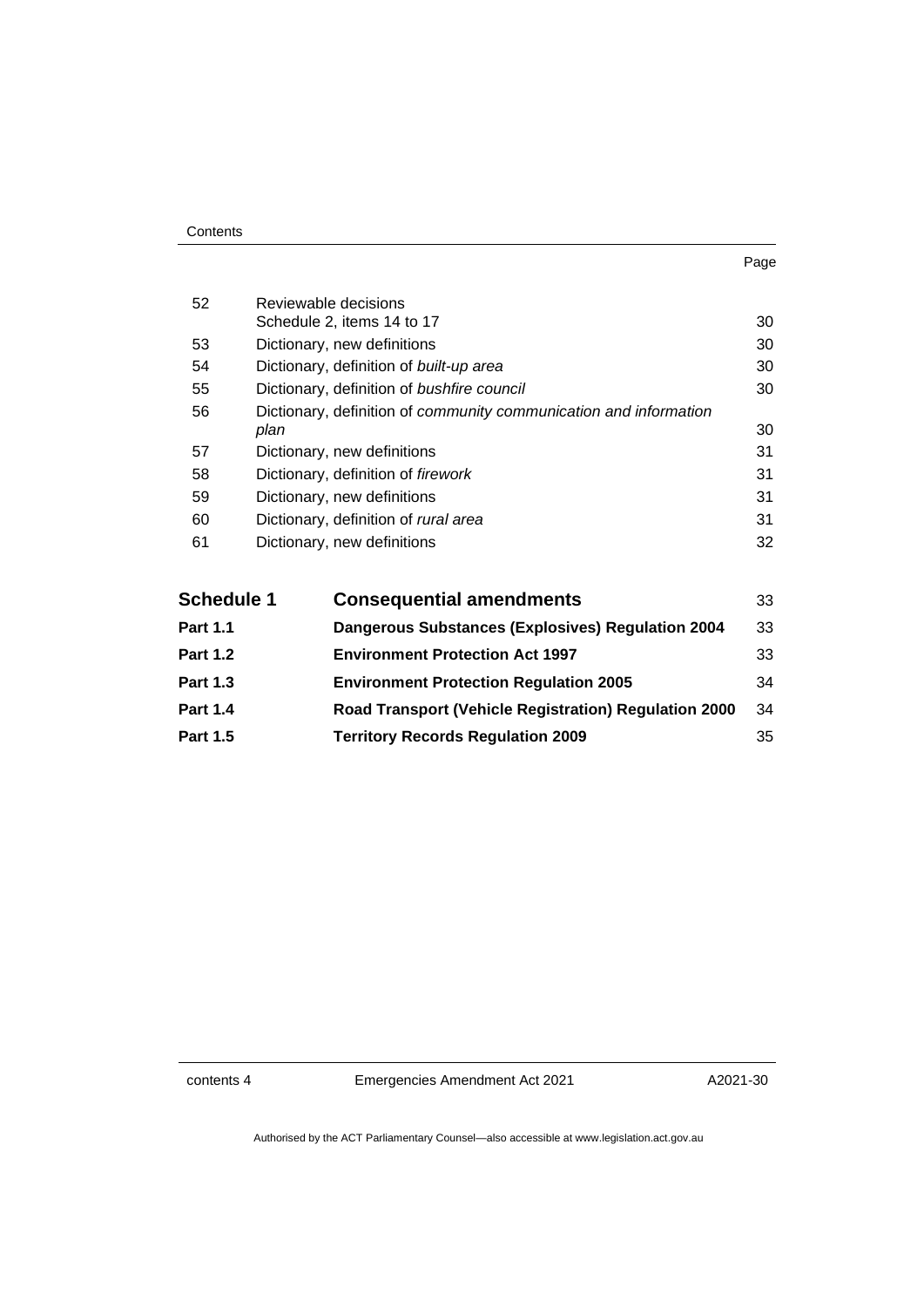

# **Emergencies Amendment Act 2021**

**A2021-30**

٦

An Act to amend the *[Emergencies Act 2004](http://www.legislation.act.gov.au/a/2004-28)*, and for other purposes

The Legislative Assembly for the Australian Capital Territory enacts as follows:

J2021-747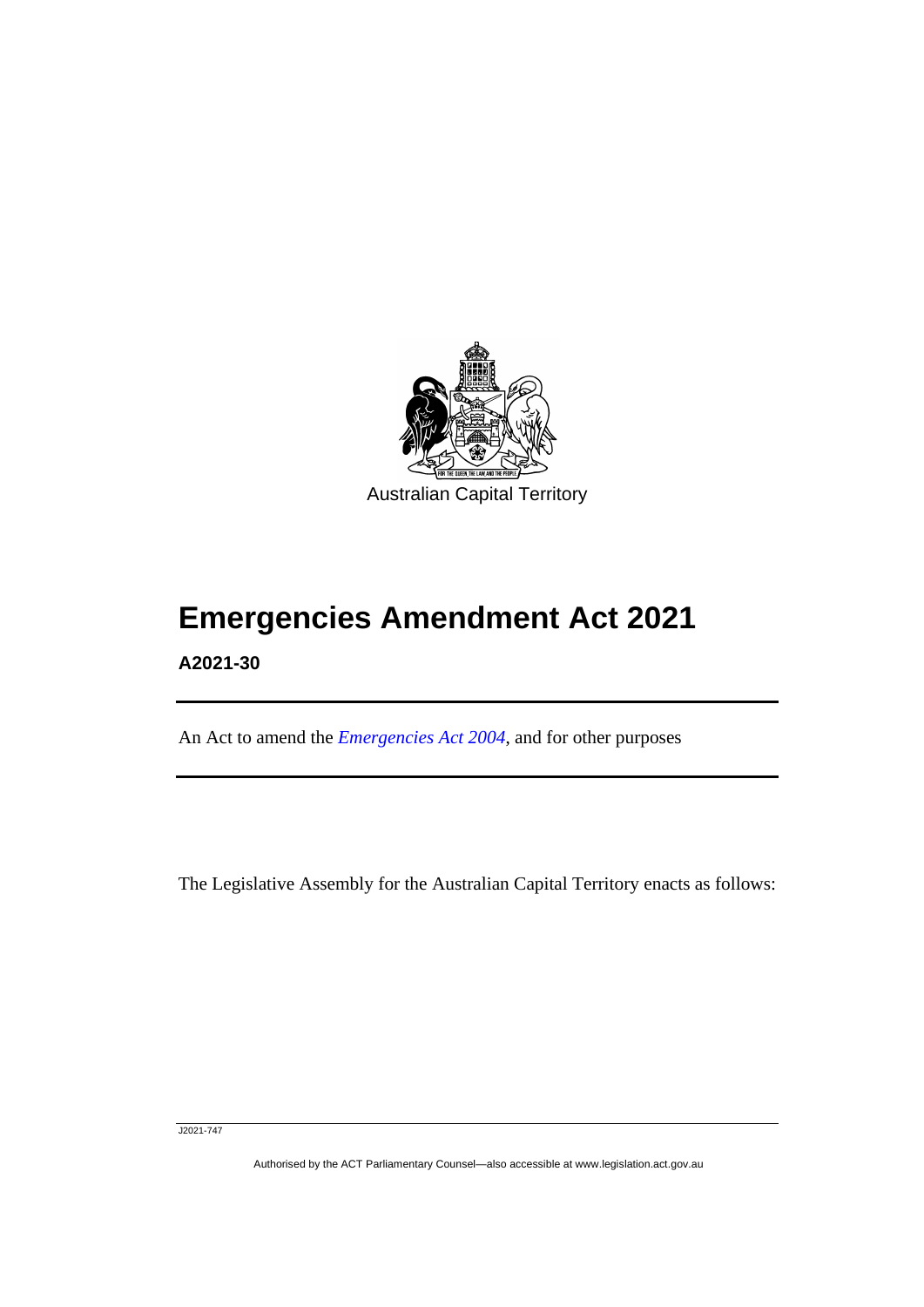<span id="page-5-2"></span><span id="page-5-1"></span><span id="page-5-0"></span>

|                       | <b>Name of Act</b>                                                                                                                         |
|-----------------------|--------------------------------------------------------------------------------------------------------------------------------------------|
|                       | This Act is the <i>Emergencies Amendment Act 2021</i> .                                                                                    |
| $\mathbf{2}$          | <b>Commencement</b>                                                                                                                        |
|                       | This Act commences on the day after its notification day.                                                                                  |
|                       | <b>Note</b><br>The naming and commencement provisions automatically commence on<br>the notification day (see Legislation Act, $s$ 75 (1)). |
| 3                     | <b>Legislation amended</b>                                                                                                                 |
|                       | This Act amends the <i>Emergencies Act 2004</i> .                                                                                          |
|                       | <b>Note</b><br>This Act also amends the following legislation (see sch 1):                                                                 |
|                       | <b>Dangerous Substances (Explosives) Regulation 2004</b>                                                                                   |
|                       | <b>Environment Protection Act 1997</b>                                                                                                     |
|                       | <b>Environment Protection Regulation 2005</b>                                                                                              |
|                       | Road Transport (Vehicle Registration) Regulation 2000                                                                                      |
|                       | <b>Territory Records Regulation 2009.</b>                                                                                                  |
| $\boldsymbol{\Delta}$ | New part 1.1 heading                                                                                                                       |
|                       | insert                                                                                                                                     |

### <span id="page-5-3"></span>**Part 1.1 Preliminary**

<span id="page-5-4"></span>**5 Objects of Act New section 3 (b) (iii)**

*insert*

(iii) develops community resilience to emergencies; and

page 2 Emergencies Amendment Act 2021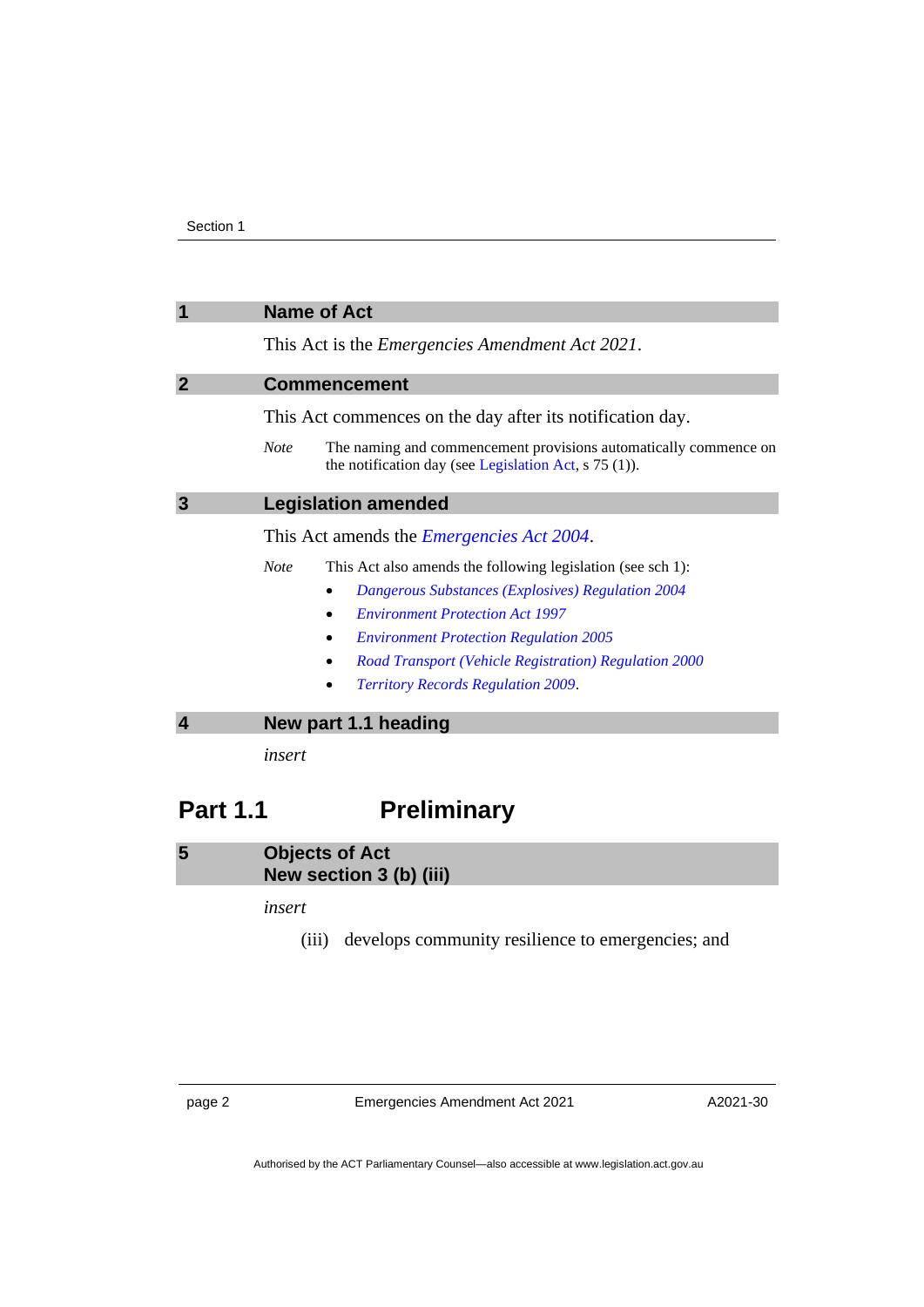<span id="page-6-0"></span>

| 6 | New part 1.2 |  |
|---|--------------|--|
|   |              |  |

*insert*

### **Part 1.2 Area concepts**

#### **6A Meaning of** *built-up area*

- (1) For this Act, a *built-up area* is an area declared by the commissioner to be a built-up area.
- (2) Before making a declaration, the commissioner must consult with—
	- (a) the chief officer (fire and rescue service); and
	- (b) the chief officer (rural fire service).
- (3) A declaration is a notifiable instrument.
	- *Note* The fire and rescue service is responsible for fire response in built-up areas.

#### **6B Meaning of** *rural area*

For this Act, a *rural area* is an area not within a built-up area.

- *Note 1* The rural fire service is responsible for fire response in rural areas.
- *Note* 2 Certain offences apply to owners of land in rural areas (see div 5.6.2) (Controlled activities and offences relating to fire)).

#### <span id="page-6-1"></span>**7 Section 10**

*substitute*

#### **10 Asking advisory council's advice**

(1) The commissioner must ask for, and consider, the advisory council's advice before exercising a function, prescribed by regulation, relating to natural hazards.

Emergencies Amendment Act 2021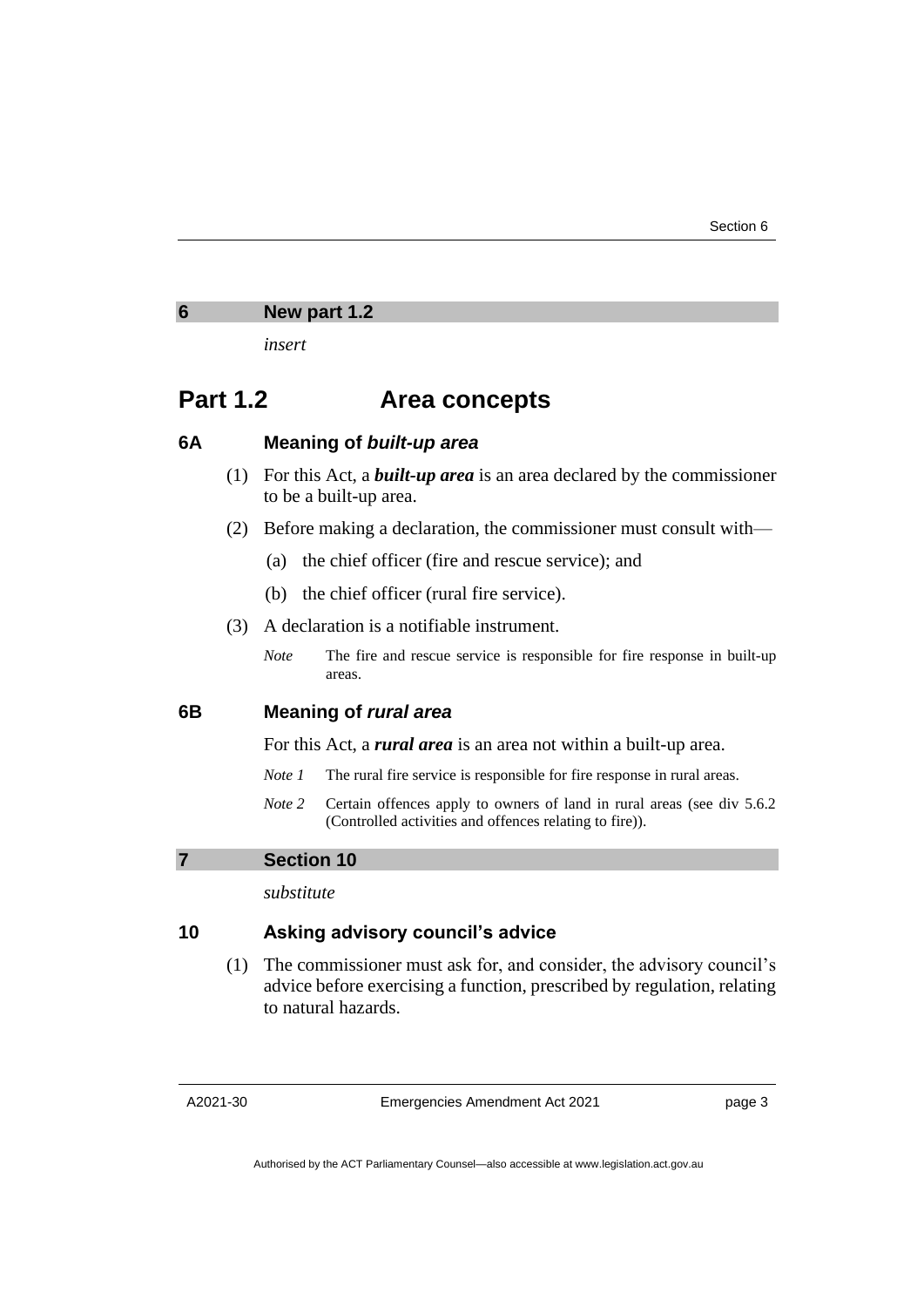(2) The commissioner may ask for the advisory council's advice in relation to the exercise of any other function relating to natural hazards.

<span id="page-7-1"></span><span id="page-7-0"></span>

| 8 | <b>Commissioner may make guidelines</b><br><b>Section 11 (5)</b> |
|---|------------------------------------------------------------------|
|   | omit                                                             |
| 9 | Section 11 (8), definition of senior rank                        |
|   |                                                                  |

*omit*

#### <span id="page-7-2"></span>**10 Delegation by commissioner Section 12 (1)**

*after*

a member of an emergency service

*insert*

, a police officer

#### <span id="page-7-3"></span>**11 New sections 13, 14 and 15**

*in chapter 2, insert*

#### **13 Assistant emergency services commissioners**

(1) The director-general may appoint 1 or more public servants to be an Assistant ACT Emergency Services Commissioner (an *assistant commissioner*).

*Note* For laws about appointments, see the [Legislation Act,](http://www.legislation.act.gov.au/a/2001-14) pt 19.3.

(2) However, the director-general may appoint a person under subsection (1) only if the person has the management, professional and technical expertise to exercise the assistant commissioner's functions.

page 4 Emergencies Amendment Act 2021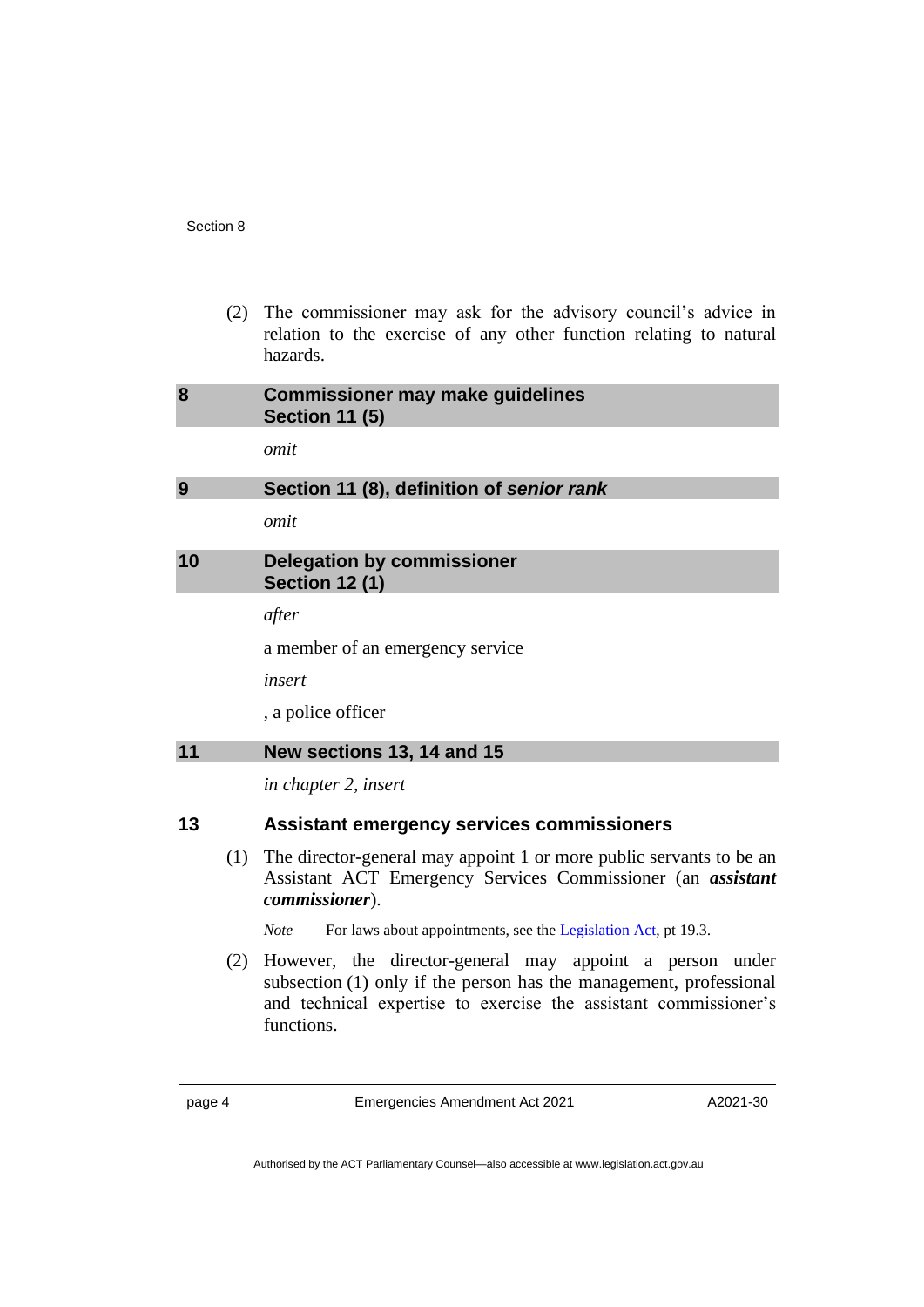#### **14 Assistant commissioners' functions**

- (1) An assistant commissioner's function is to support the commissioner in the exercise of the commissioner's functions.
- (2) An assistant commissioner must not exercise the assistant commissioner's function in a way that—
	- (a) is inconsistent with the commissioner's exercise, or proposed exercise, of a function under this Act or any other territory law; or
	- (b) may unreasonably restrict or undermine the commissioner's exercise of a function under this Act or any other territory law; or
	- (c) is inconsistent with the commissioner's guidelines.
- (3) An assistant commissioner must comply with any direction from the commissioner about the exercise of the assistant commissioner's functions.
- (4) If the commissioner is unavailable or, for any other reason, unable to perform the functions of commissioner, the acting commissioner is—
	- (a) if there is only 1 assistant commissioner at the time the commissioner is unavailable or unable to perform the functions—the assistant commissioner; or
	- (b) if there is more than 1 assistant commissioner at the time—the assistant commissioner nominated, by the commissioner, to be the acting commissioner.
	- *Note* A person acting in a position under a standing acting arrangement has all the functions (including authorities, duties and powers) of the occupant of the position (in this case, the commissioner)—see the [Legislation Act,](http://www.legislation.act.gov.au/a/2001-14) s 225B.
- (5) An assistant commissioner has any other function prescribed under this Act or another territory law.

A2021-30

Emergencies Amendment Act 2021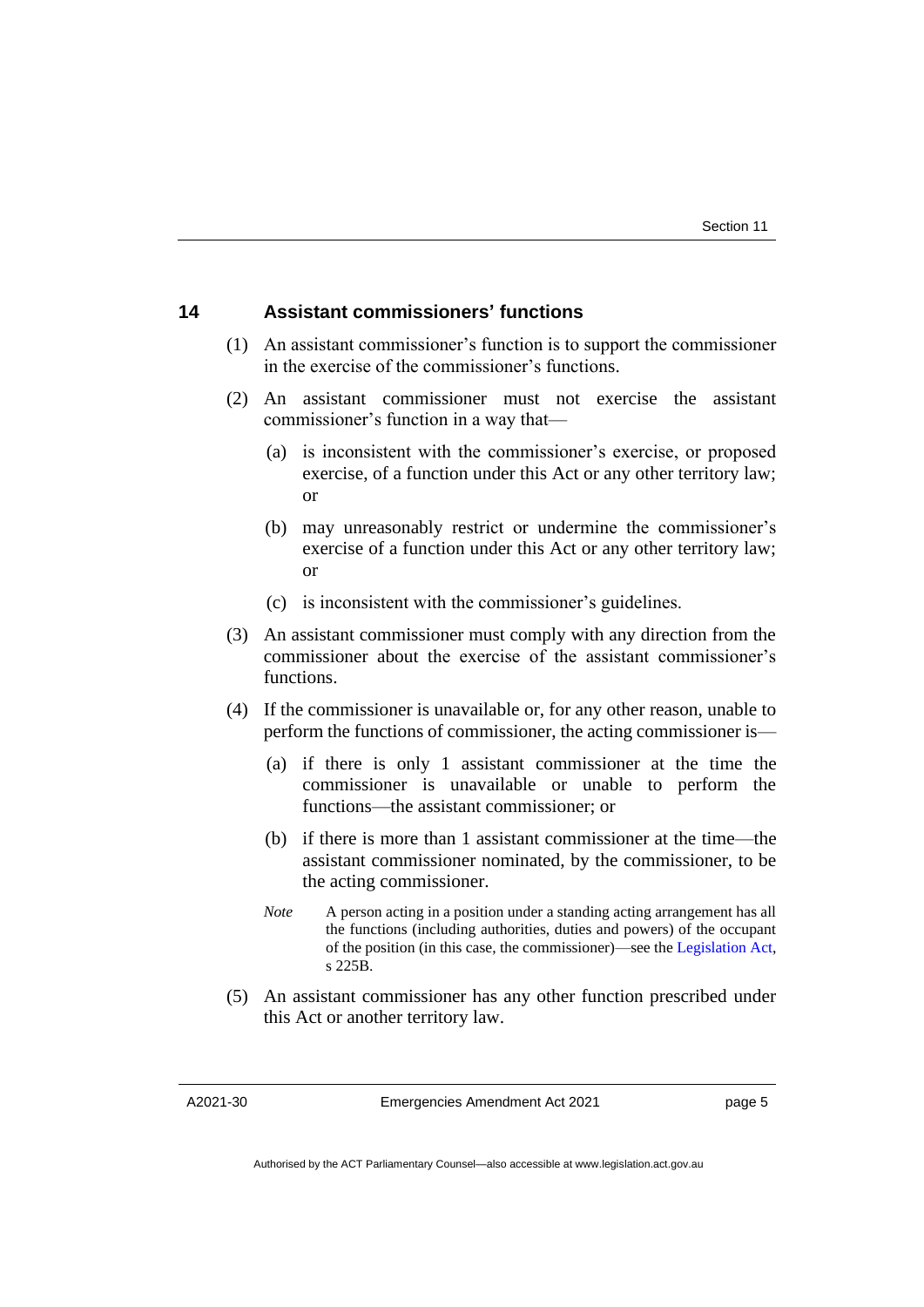#### **15 Delegation by assistant commissioners**

An assistant commissioner may delegate the assistant commissioner's functions under this Act or another territory law to a public servant, a member of an emergency service, a police officer or an emergency services support volunteer.

*Note* For laws about delegations, see the [Legislation Act,](http://www.legislation.act.gov.au/a/2001-14) pt 19.4.

#### <span id="page-9-0"></span>**12 General powers of chief officers Section 34 (1) (o)**

*substitute*

- (o) require a person to give reasonable assistance to—
	- (i) a member of an emergency service; or
	- (ii) a person acting on behalf of a member of an emergency service; or
	- (iii) a police officer.

#### <span id="page-9-1"></span>**13 Delegations by chief officers Section 39**

#### *omit*

or a member of an emergency service

*substitute*

, a member of an emergency service or a police officer

#### <span id="page-9-2"></span>**14 Rural fire brigades Section 54 (2)**

#### *substitute*

(2) The chief officer (rural fire service) must determine the number of rural fire brigades for the rural fire service.

page 6 Emergencies Amendment Act 2021

A2021-30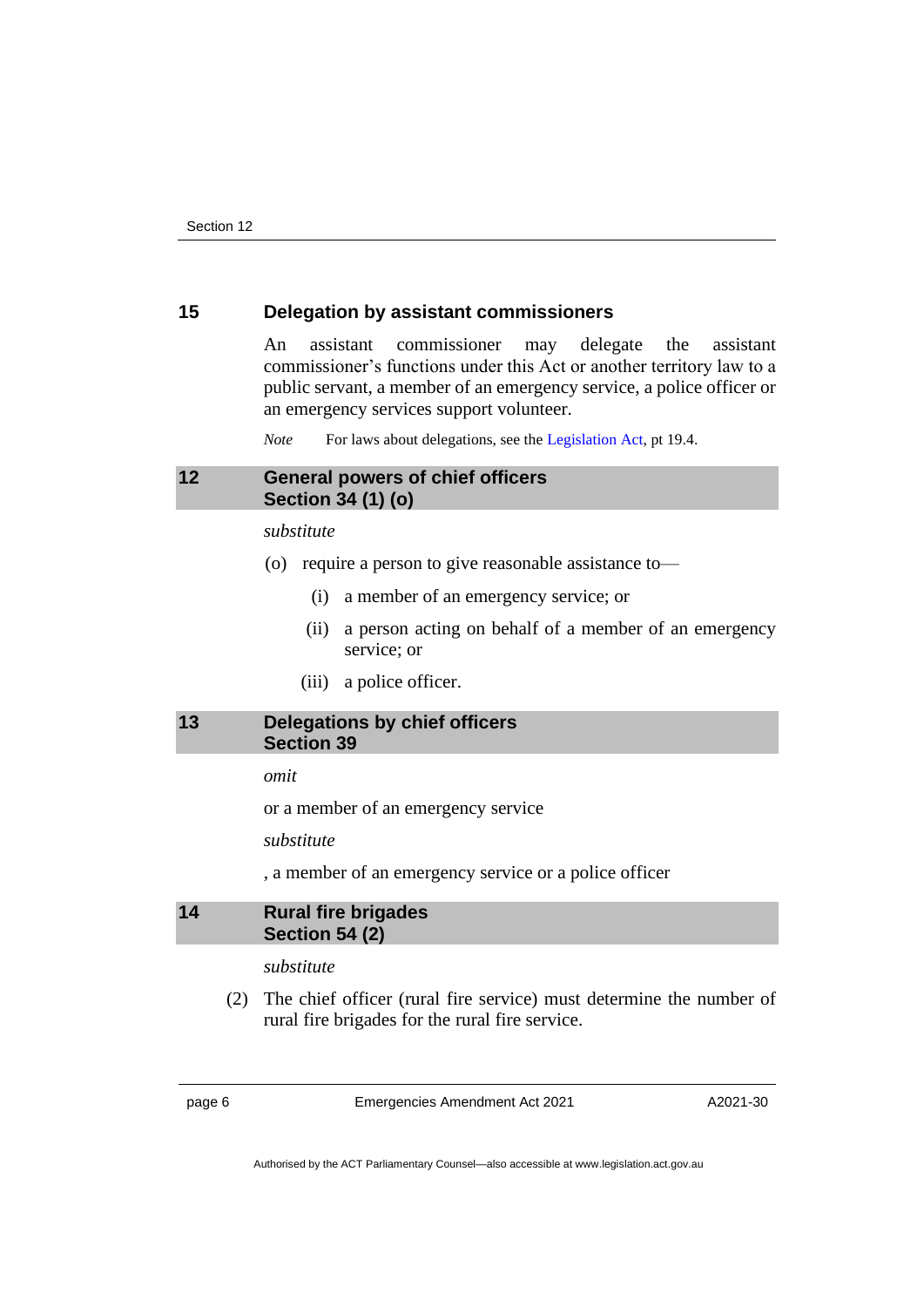### <span id="page-10-2"></span><span id="page-10-1"></span><span id="page-10-0"></span>**15 Interpretation for ch 5 Part 5.1** *omit* **16 Strategic bushfire management plan Section 72** *omit* bushfire council *substitute* advisory council **17 Assessment of resources and capabilities Section 76 (2)** *omit* bushfire council *substitute* advisory council **18 Review of strategic bushfire management plan Section 80 (1)** *omit* bushfire council *substitute* advisory council **19 Offences about fire appliances Section 95 (3)** *omit*

<span id="page-10-4"></span><span id="page-10-3"></span>A2021-30

Emergencies Amendment Act 2021

page 7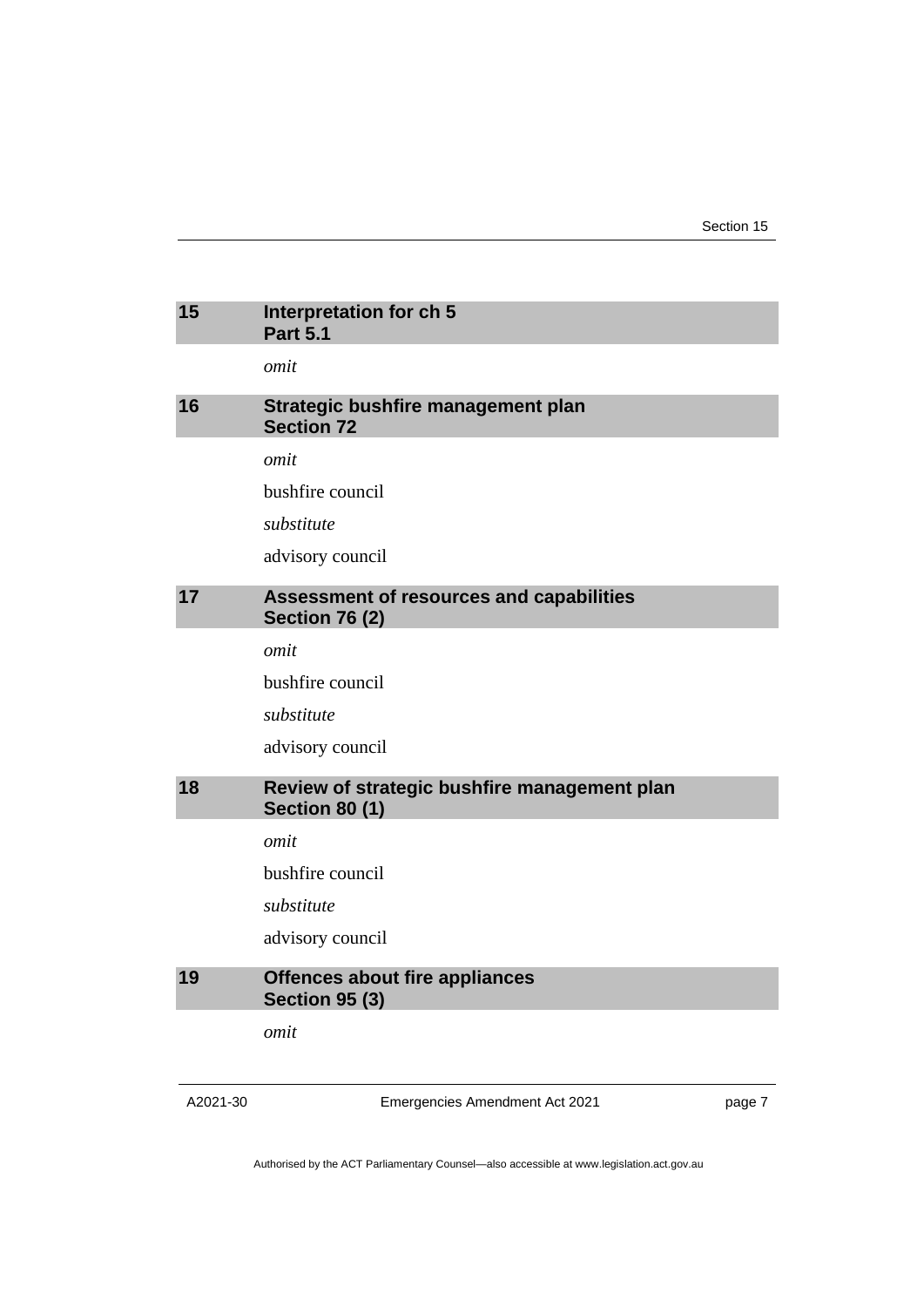<span id="page-11-1"></span><span id="page-11-0"></span>

| 20              | <b>Section 95 (5)</b> |                                                                                       |  |
|-----------------|-----------------------|---------------------------------------------------------------------------------------|--|
|                 | omit                  |                                                                                       |  |
|                 | or $(3)$              |                                                                                       |  |
| 21              | Part 5.6 heading      |                                                                                       |  |
|                 | substitute            |                                                                                       |  |
| <b>Part 5.6</b> |                       | <b>Total fire ban, controlled</b><br>activities, related offences and<br>fire permits |  |

**Division 5.6.1A Definitions—pt 5.6**

#### **113A Definitions—pt 5.6**

In this part:

*fire permit*—see section 126A.

*firework* means a firework within the meaning of the *[Dangerous](http://www.legislation.act.gov.au/sl/2004-10)  [Substances \(Explosives\) Regulation 2004](http://www.legislation.act.gov.au/sl/2004-10)*, dictionary other than a general use firework within the meaning of that regulation, section 259.

*high risk activity* means any of the following:

- (a) welding;
- (b) grinding;
- (c) soldering;
- (d) gas cutting;
- (e) conduct prescribed by regulation.

*total fire ban*—see section 114 (2).

page 8 Emergencies Amendment Act 2021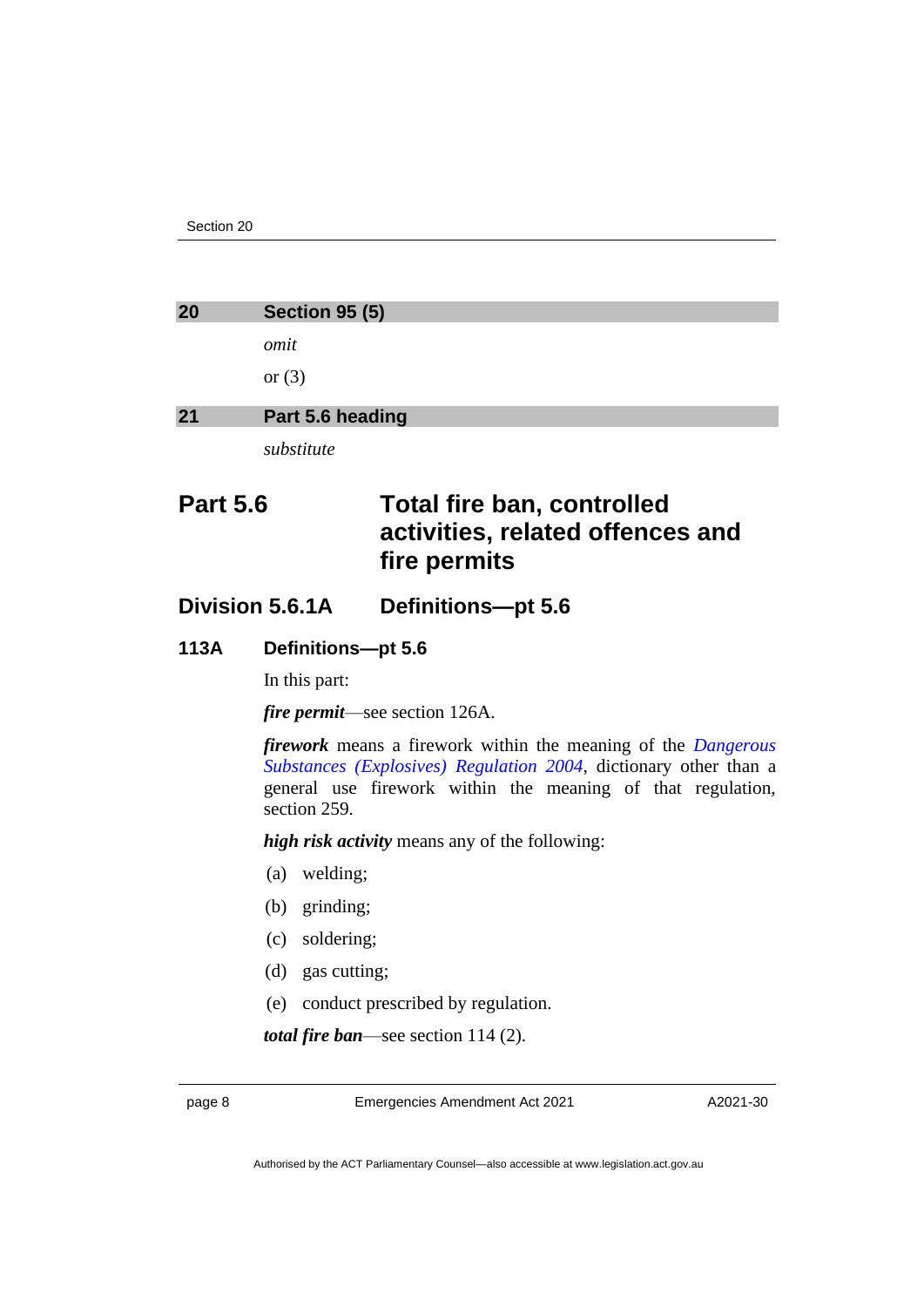#### <span id="page-12-0"></span>**22 Declaration of total fire ban Section 114 (2) and (3)**

#### *substitute*

- (2) The commissioner may, in writing, declare a ban (a *total fire ban*).
- (3) A declaration—
	- (a) must state the period the total fire ban is in force; and
	- (b) may apply to all or part of the ACT.

#### <span id="page-12-1"></span>**23 Publication of total fire ban Section 115 (1) (b) and note**

#### *substitute*

- (b) posted using social media; and
- (c) notified under the [Legislation Act](http://www.legislation.act.gov.au/a/2001-14) as if it were a notifiable instrument.

#### <span id="page-12-2"></span>**24 Offence—lighting etc fire during total fire ban Section 116 (1) (a)**

*omit*

fireworks

*substitute*

a firework

A2021-30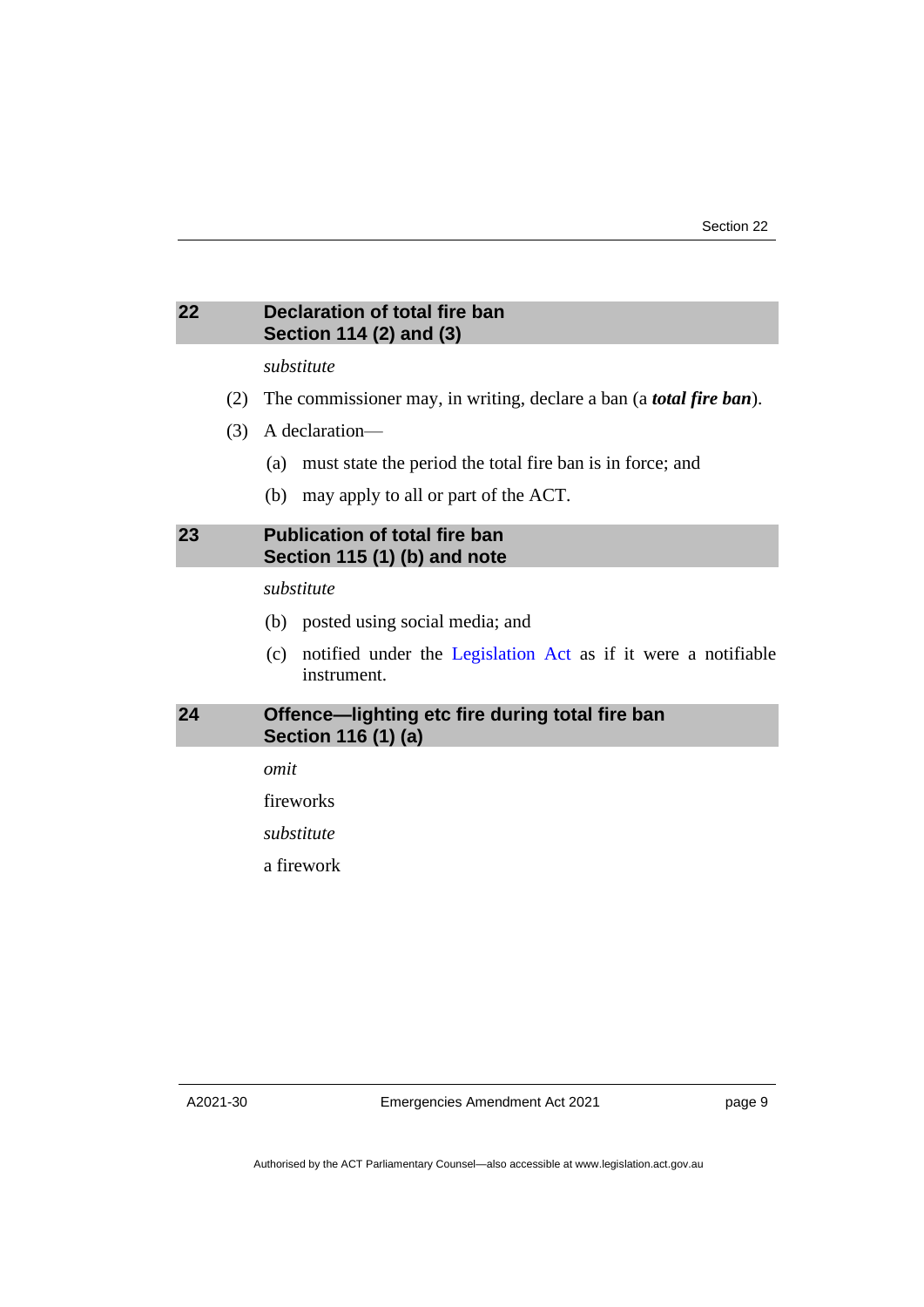#### <span id="page-13-0"></span>**25 Section 116 (3) (c)**

#### *substitute*

(c) the lighting, maintenance or use of a fire, or the use of a firework, in accordance with a fire permit; or

#### <span id="page-13-1"></span>**26 Offence—high risk activity during total fire ban Section 116A (3) (b)**

*omit*

permit issued under section 118

*substitute*

fire permit

#### <span id="page-13-2"></span>**27 Section 116A (4)**

*omit*

<span id="page-13-3"></span>

| 28 | <b>Fire permits</b> |
|----|---------------------|
|    | <b>Section 118</b>  |
|    |                     |

*omit*

#### <span id="page-13-4"></span>**29 Bushfire season Section 119 (3)**

*omit*

bushfire council

*substitute*

advisory council

page 10 Emergencies Amendment Act 2021

A2021-30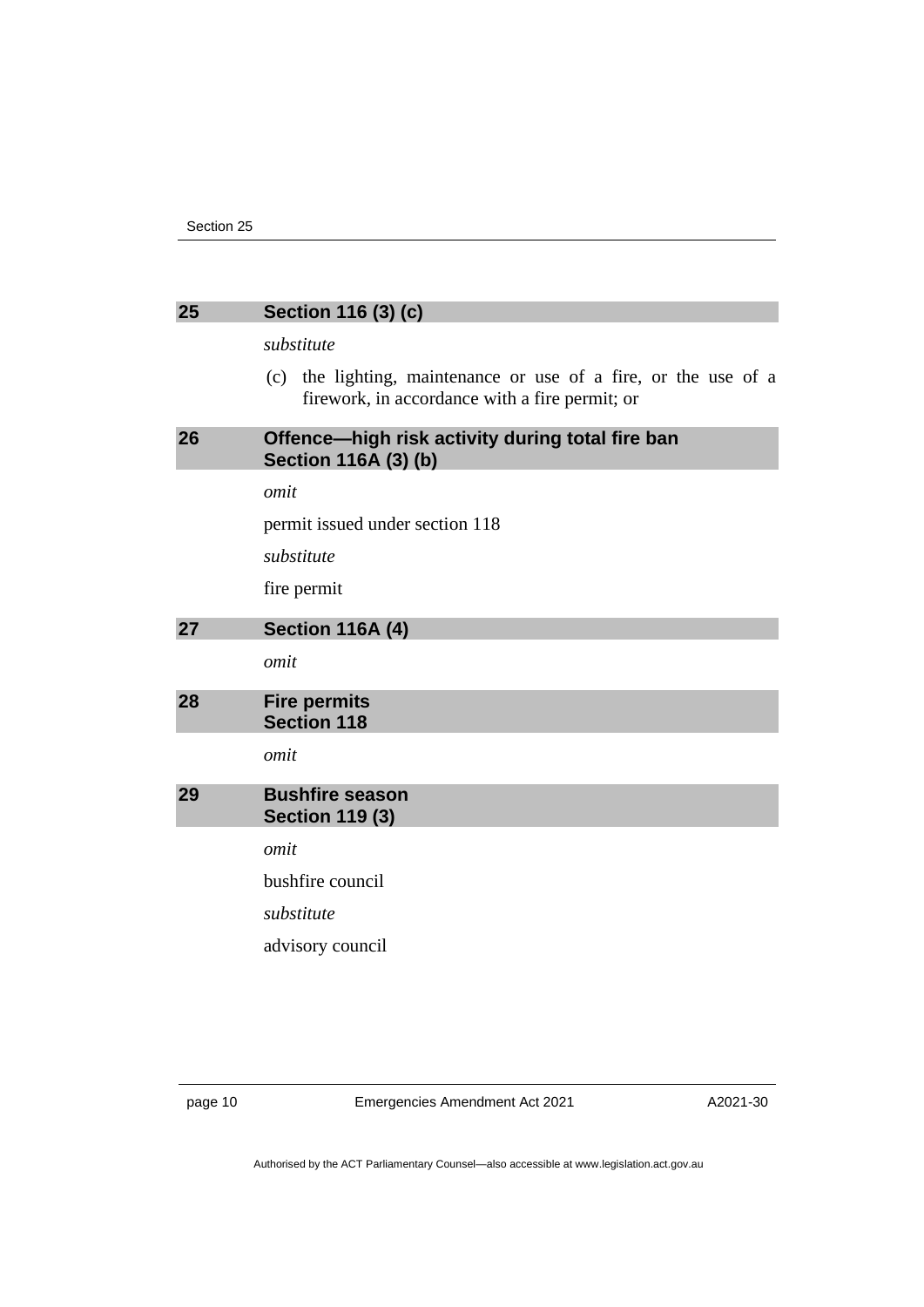#### <span id="page-14-0"></span>**30 Using fires and appliances for cooking etc in open air Section 122 (4)**

*omit*

land in a rural area to cook food or heat liquids if—

*substitute*

land to cook food or heat liquids, other than in the fireplaces provided by the Territory or Commonwealth, if—

<span id="page-14-1"></span>**31 Section 122 (4) (a)**

*omit*

permit given by the commissioner under section 124

*substitute*

fire permit

#### <span id="page-14-2"></span>**32 Lighting fires for burning off Section 123 (3)**

*omit*

written permit given by the commissioner under section 124

*substitute*

fire permit

#### <span id="page-14-3"></span>**33 New section 123 (7)**

*insert*

(7) In this section, a reference to the *owner of land* includes a reference to a person who acts for, or with the consent of, the owner of the land.

A2021-30

Emergencies Amendment Act 2021

page 11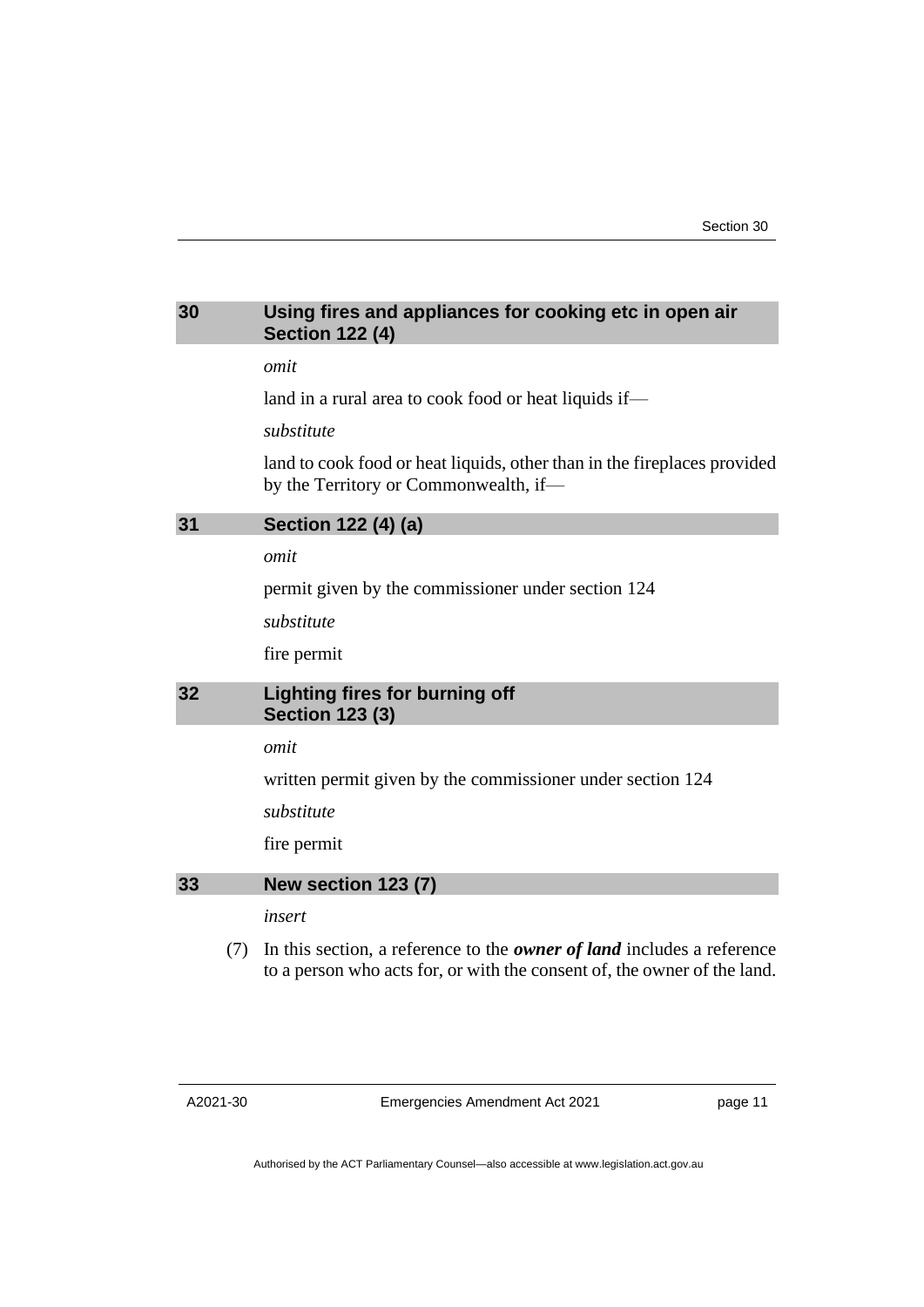#### <span id="page-15-0"></span>**34 Permits for div 5.6.2 Section 124**

*omit*

#### <span id="page-15-1"></span>**35 New division 5.6.3**

*insert*

### **Division 5.6.3 Fire permits**

#### **126A Commissioner may issue fire permit**

- (1) The commissioner may, at any time, issue a written permit (a *fire permit*) authorising a person to carry out any of the following (a *proposed activity*) for a period:
	- (a) light, maintain or use a fire;
	- (b) use a firework;
	- (c) undertake a high risk activity.
- (2) An application for a fire permit must state—
	- (a) the location of the proposed activity; and
	- (b) the nature of the proposed activity; and
	- (c) the date and time of the proposed activity; and
	- (d) the safety precautions to be undertaken in relation to the proposed activity.
- (3) In deciding whether to issue a fire permit, the commissioner—
	- (a) must consider—
		- (i) the matters stated in the application; and
		- (ii) the weather conditions forecast for the time of the proposed activity; and

page 12 Emergencies Amendment Act 2021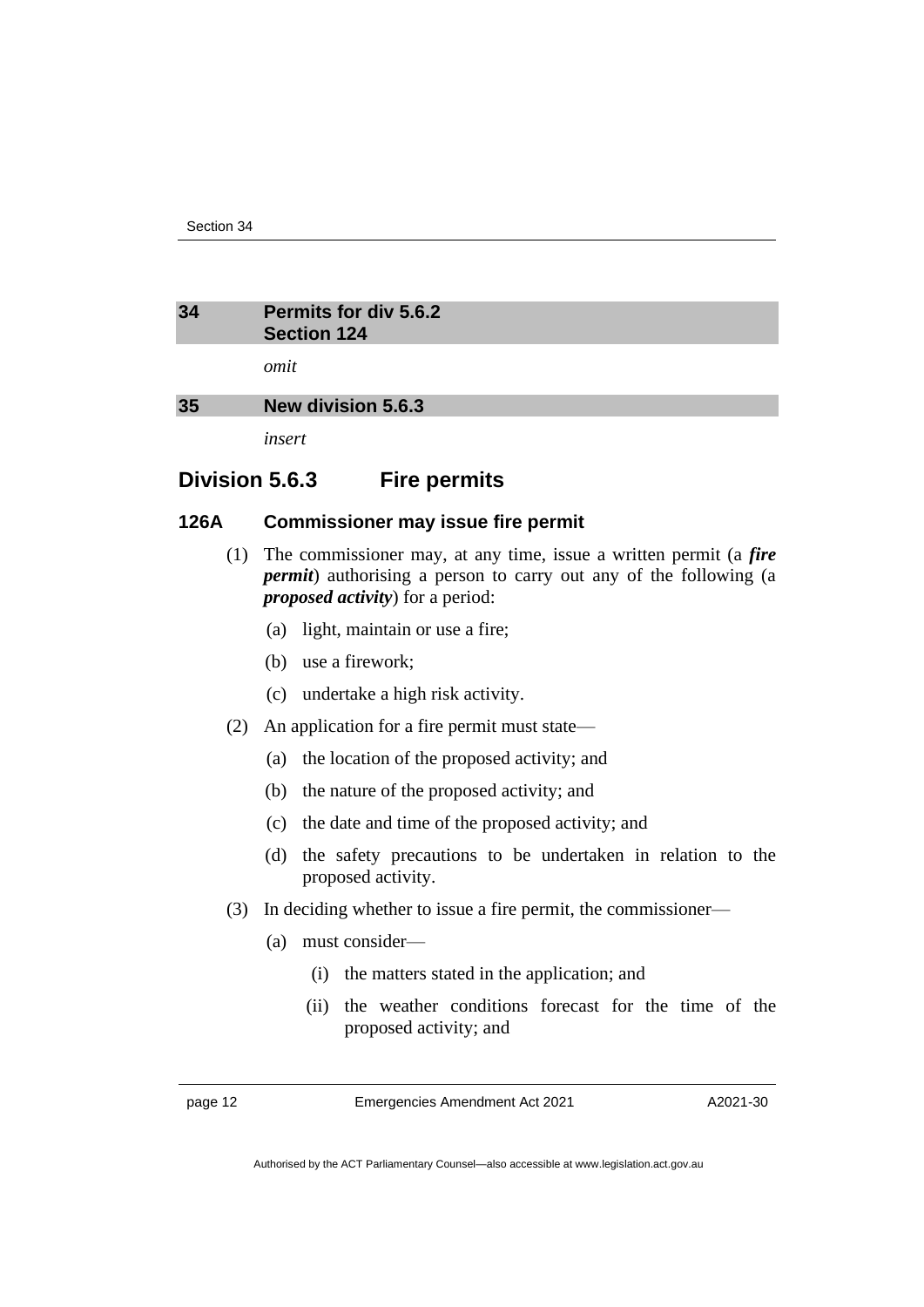- (iii) the availability of the Territory's firefighting resources for the time of the proposed activity; and
- (b) may consider any other relevant matter.
- (4) A fire permit must—
	- (a) state the following:
		- (i) the person to whom the permit is issued;
		- (ii) the day the permit comes into force and the day it expires;
		- (iii) whether or not the permit remains in force when a total fire ban is also in force;
		- (iv) the conditions (if any) on the permit; and
	- (b) include any other information prescribed by regulation.

#### **126B Operation of fire permit**

- (1) A fire permit issued to a person does not affect the person's—
	- (a) duties under the *[Environment Protection Act](http://www.legislation.act.gov.au/a/1997-92) 1997*, section 22 (General environmental duty); or
	- (b) obligation to hold an authorisation under that [Act,](https://www.legislation.act.gov.au/a/1997-92) section 42 (Conducting prescribed classes of activities); or
	- (c) other obligations, if any, under that Act.
- (2) A fire permit is subject to the conditions (if any) stated in the permit.
- (3) A fire permit that does not state that it remains in force during a total fire ban is suspended for the period a total fire ban is in force, unless the total fire ban is declared not to apply to a part of the ACT where the activity authorised by the fire permit is carried out.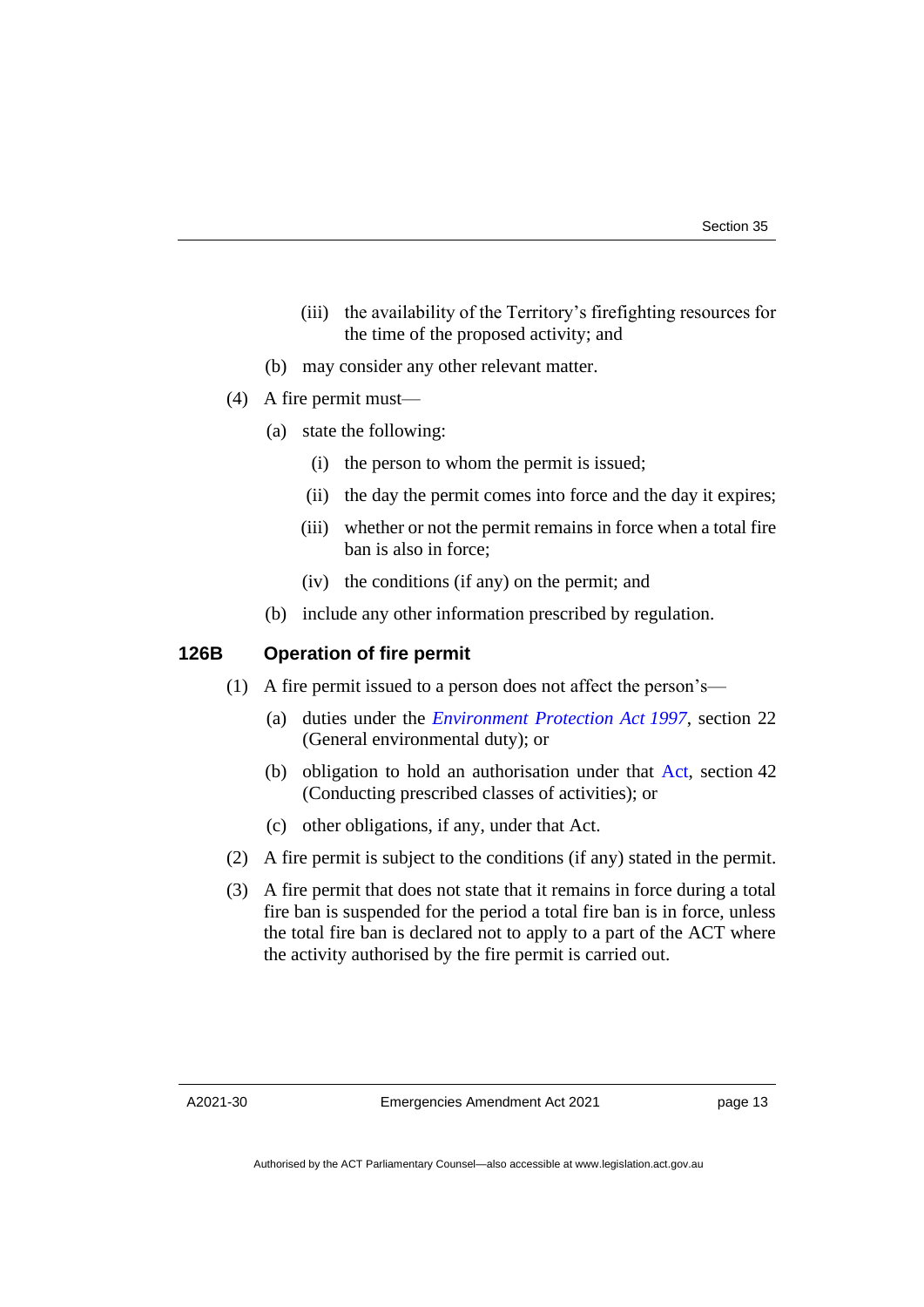#### <span id="page-17-0"></span>**36 Chapter 6**

*substitute*

### **Chapter 6 Multi-hazard advisory council**

#### **127 Establishment of multi-hazard advisory council**

The ACT Multi-Hazard Advisory Council is established.

#### **128 Constitution of advisory council**

- (1) The advisory council consists of—
	- (a) a chairperson; and
	- (b) a deputy chairperson; and
	- (c) at least 3, but not more than 10, other members.
- (2) The deputy chairperson acts in the position of chairperson—
	- (a) during all vacancies in the position; and
	- (b) during all periods when the chairperson cannot for any reason exercise the functions of the position.

#### **129 Advisory council members**

(1) The Minister must appoint the advisory council members.

*Note* For laws about appointments, see the [Legislation Act,](http://www.legislation.act.gov.au/a/2001-14) pt 19.3.

(2) The Minister may appoint a person as a member only if the Minister considers the person has the appropriate qualifications or experience to assist the council to exercise its functions.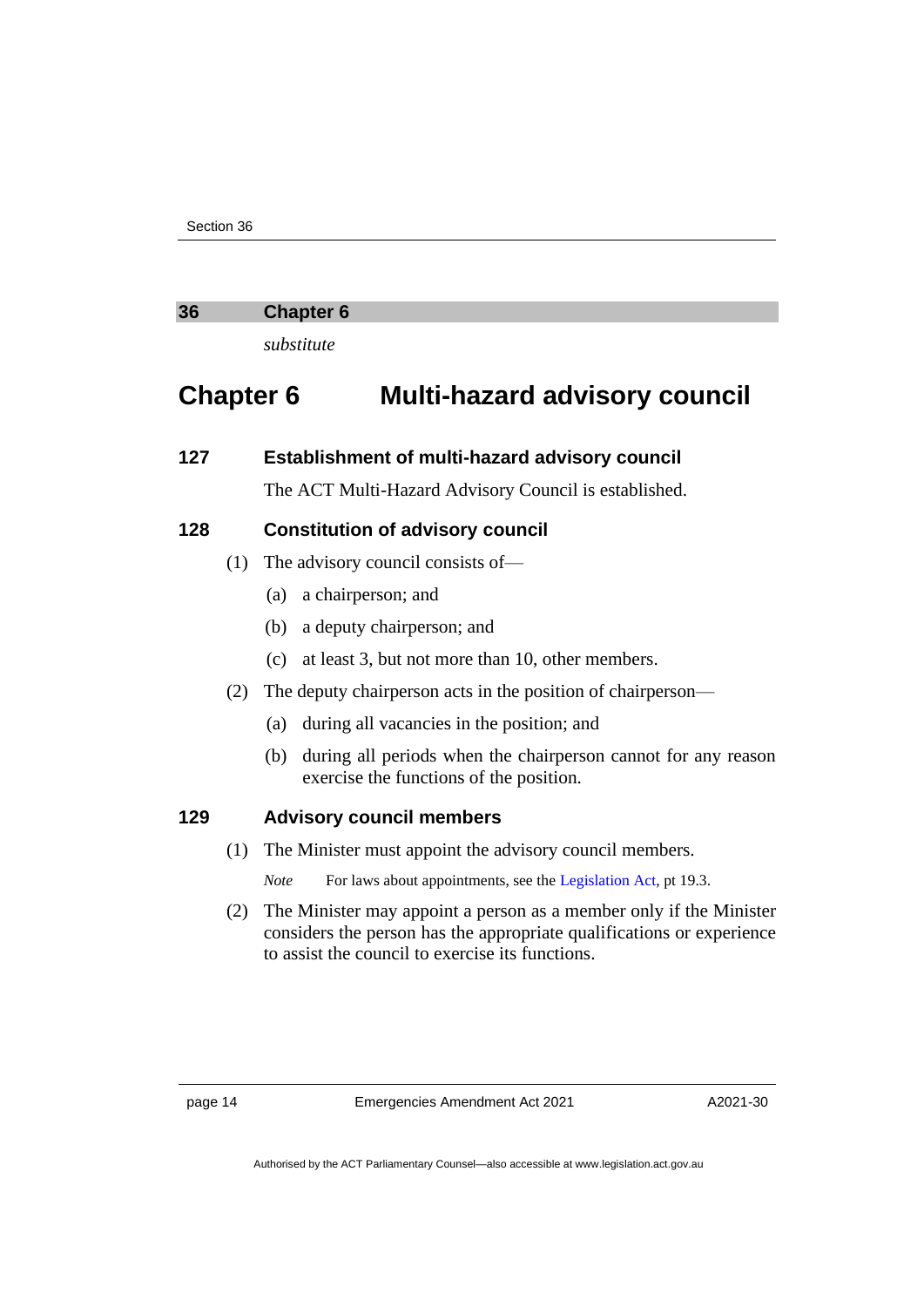- (3) The following must not be appointed under subsection (1):
	- (a) the commissioner;
	- (b) an assistant commissioner;
	- (c) the chief officer of an emergency service.
- (4) A person must not be appointed for a term that is longer than 4 years.
- (5) A person must not be appointed for more than 2 consecutive terms.

#### **130 Functions of advisory council**

- (1) The advisory council has the following functions:
	- (a) advising the Minister about matters relating to natural hazards;
	- (b) if the commissioner asks for the council's advice before exercising a function relating to natural hazards—advising the commissioner about the exercise of the function;
		- *Note* The commissioner must ask for the advisory council's advice before exercising certain functions (see s 10).
	- (c) any other function—
		- (i) given to the council under this Act or another territory law; or
		- (ii) prescribed by regulation.
	- *Note* A provision of a law that gives an entity a function also gives the entity powers necessary and convenient to exercise the function (se[e Legislation](http://www.legislation.act.gov.au/a/2001-14)  [Act,](http://www.legislation.act.gov.au/a/2001-14) s 196).
- (2) The council may publish advice given under subsection (1) (a) or (b) if the council first consults the commissioner about publishing the advice.

#### **131 Director-general to give support to advisory council**

The director-general must provide administrative support and facilities for the advisory council.

Emergencies Amendment Act 2021

page 15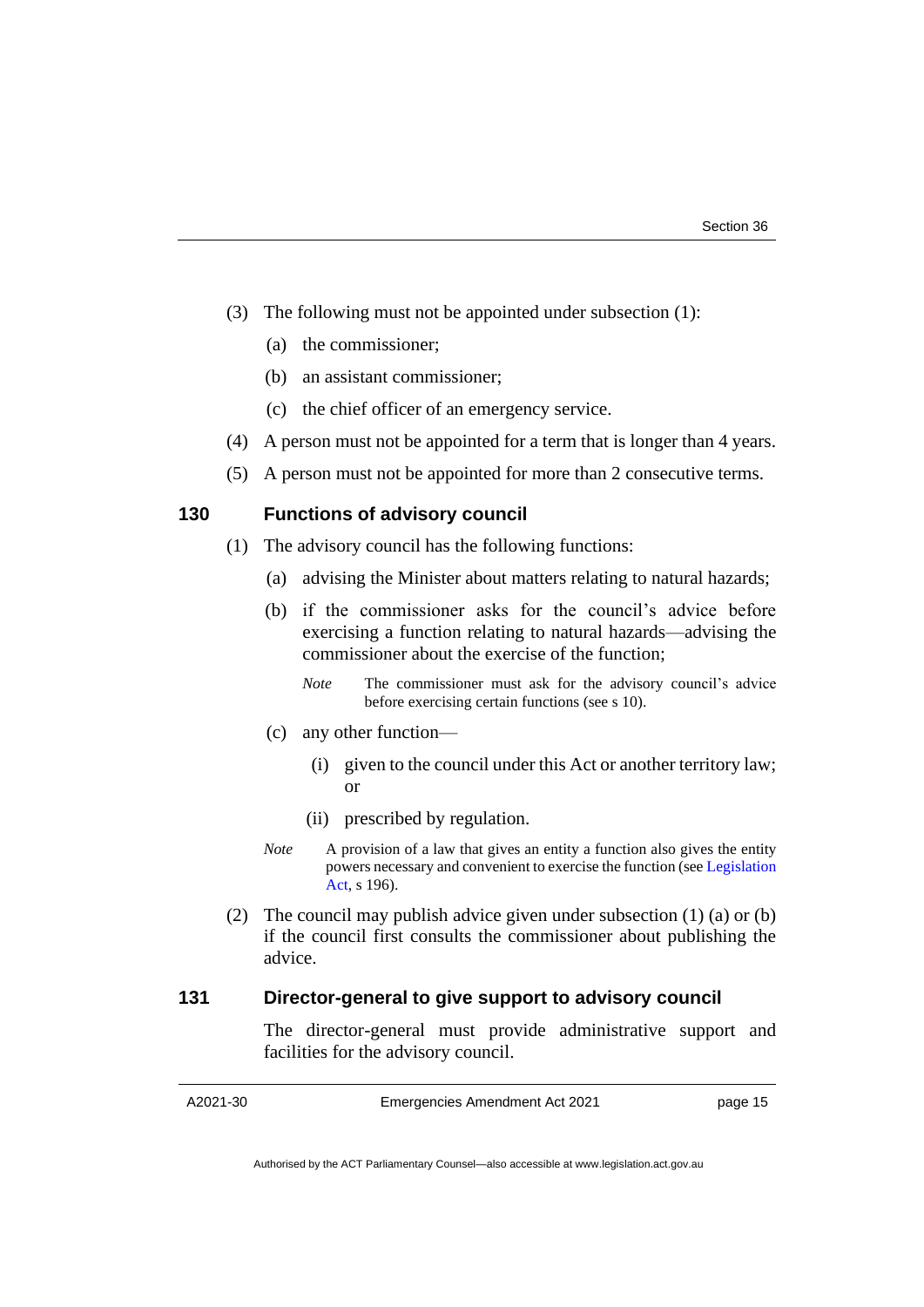#### **132 Ending of advisory council members' appointments**

The Minister may end the appointment of an advisory council member—

- (a) for misbehaviour; or
- (b) for physical or mental incapacity, if the incapacity affects the exercise of the member's functions; or
- (c) if the member—
	- (i) becomes bankrupt or personally insolvent; or
	- (ii) is absent, other than on leave approved by the Minister, from 3 consecutive meetings of the advisory council; or
	- (iii) contravenes section 134 (Disclosure of interests by advisory council members) without reasonable excuse; or
	- (iv) commits, in Australia or elsewhere, an offence punishable by imprisonment for at least 1 year; or
- (d) if the Minister is satisfied that the member's ability to function as a member is affected by an interest disclosed under section 134.

#### **133 Advisory council terms of reference and procedures**

- (1) The Minister may, on the Minister's own initiative or in consultation with the advisory council, determine the terms of reference and the procedures for the council.
- (2) A determination under subsection (1) is a notifiable instrument.
- (3) If the Minister has not made a determination about the council's procedures, the council may decide its own procedures in relation to anything for which a procedure is not provided under this Act.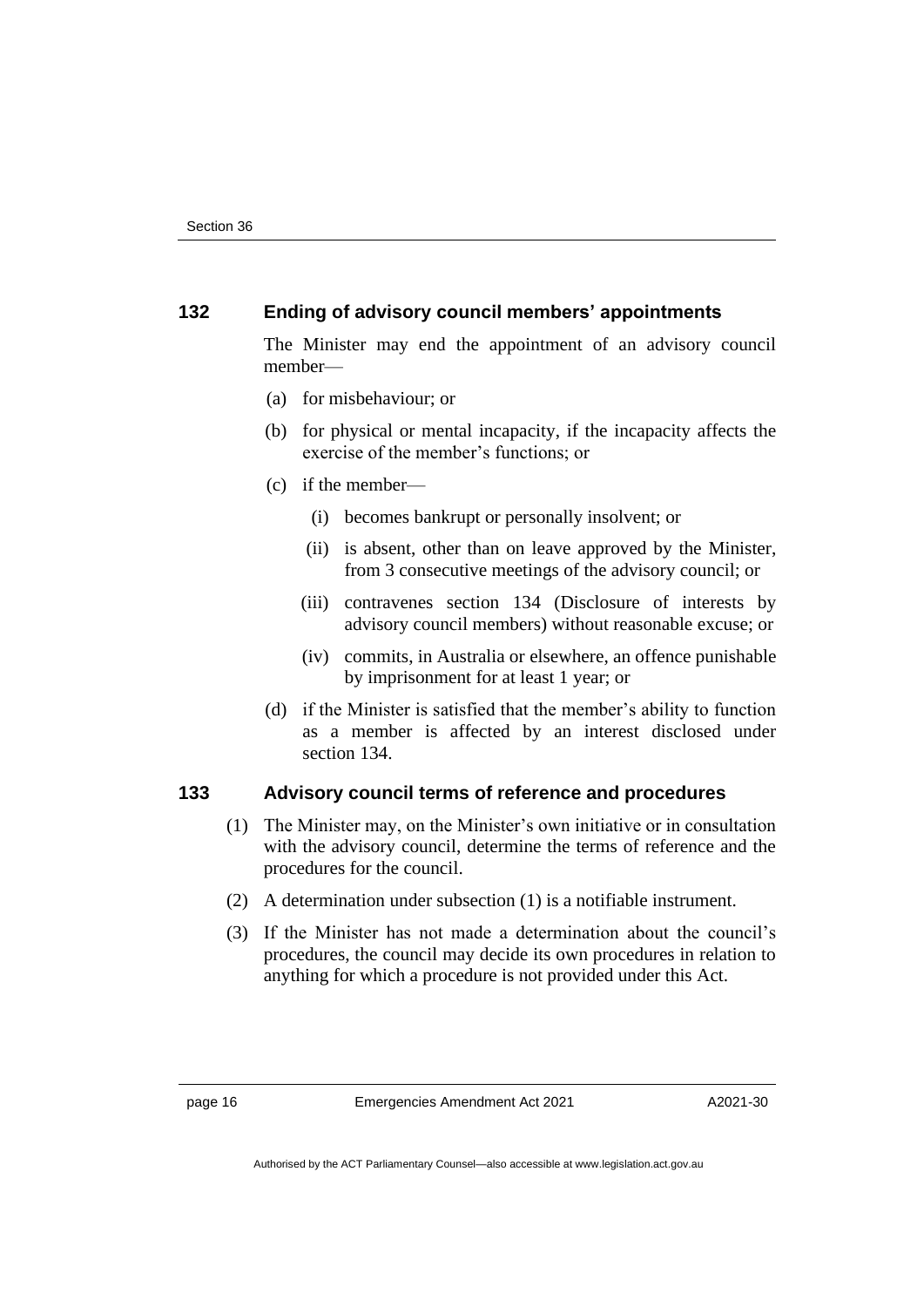#### **134 Disclosure of interests by advisory council members**

- (1) An advisory council member who has a relevant interest in an issue being considered, or about to be considered, by the council must, as soon as practicable after the relevant facts have come to the member's knowledge, disclose the nature of the interest at a meeting of the council.
- (2) The disclosure must be recorded in the advisory council's minutes and, unless the council otherwise decides, the member must not—
	- (a) be present when the council considers the issue; or
	- (b) take part in a decision of the council on the issue.
- (3) Any other advisory council member who also has a relevant interest in the issue must not—
	- (a) be present when the council is considering its decision under subsection (2); or
	- (b) take part in the decision.
- (4) In this section:

*relevant interest*, in an issue, means—

- (a) a direct or indirect financial interest in the issue; or
- (b) a direct or indirect interest of any other kind if the interest could conflict with the proper exercise of the advisory council member's functions in relation to the council's consideration of the issue.

#### **135 Reporting of disclosed interests to Minister**

- (1) Within 14 days after the disclosure of an interest under section 134 (1), the advisory council chairperson must report to the Minister in writing about—
	- (a) the disclosure; and

A2021-30

Emergencies Amendment Act 2021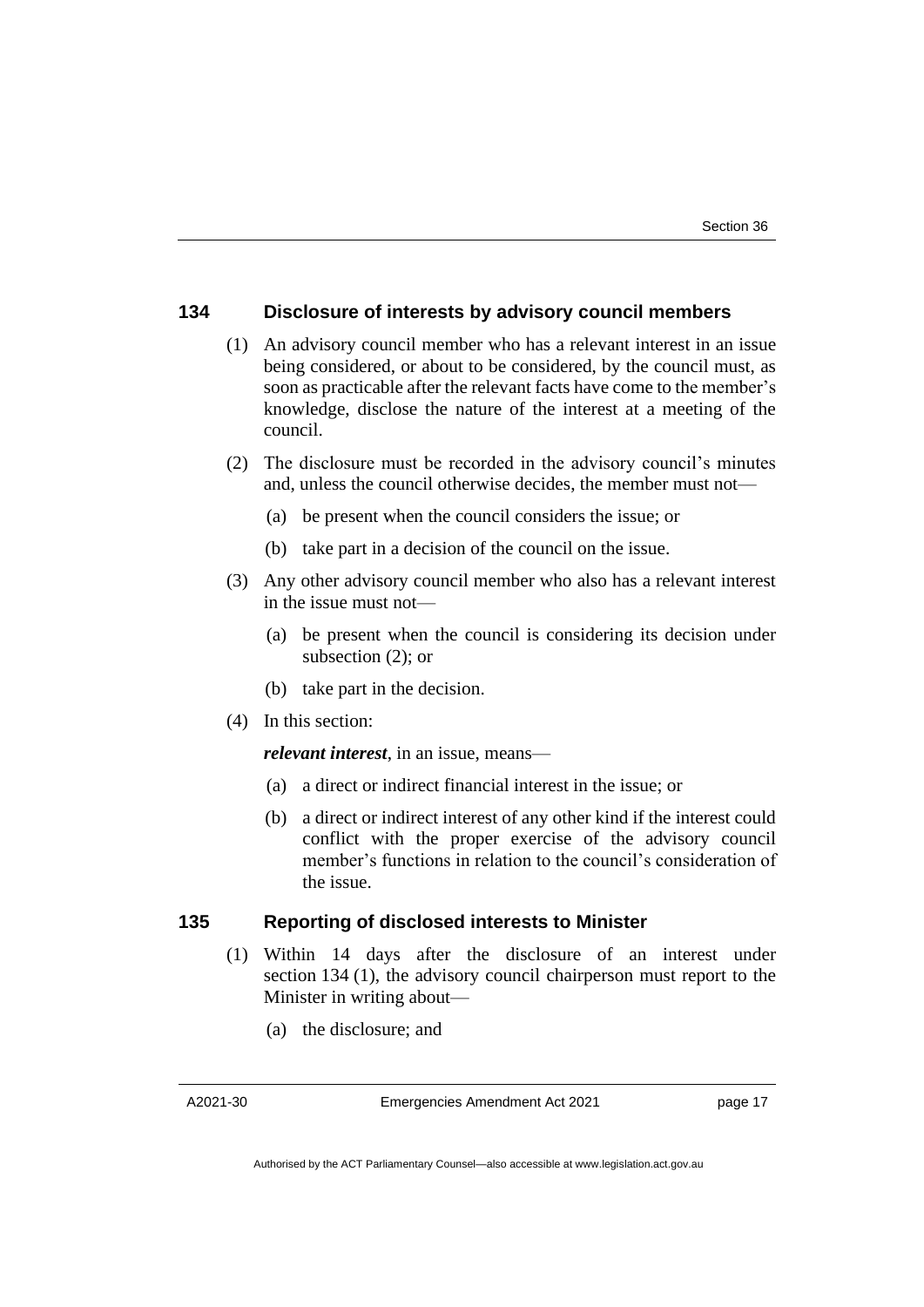- (b) the nature of the interest disclosed; and
- (c) any decision by the council under section 134 (2).
- (2) The advisory council chairperson must give the Minister, by 31 July each year, a statement that sets out the information given to the Minister in reports under subsection (1) that relate to disclosures made during the previous financial year.
- (3) The Minister must give a copy of the statement to the relevant committee of the Legislative Assembly within 14 days after the day the Minister receives the statement.
- (4) In this section:

#### *relevant committee* means—

- (a) a standing committee of the Legislative Assembly nominated by the Speaker for subsection (3); or
- (b) if no nomination under paragraph (a) is in effect—the standing committee of the Legislative Assembly responsible for public accounts.

#### <span id="page-21-0"></span>**37 Functions of SEMSOG Section 143 (3) (b) and (c)**

#### *substitute*

- (b) to support the commissioner and the chief police officer in security and emergency management;
- (c) to support the preparation of—
	- (i) the emergency plan or any part of the plan; and
	- (ii) an emergency sub-plan; and
	- (iii) a community communication and information plan;

page 18 Emergencies Amendment Act 2021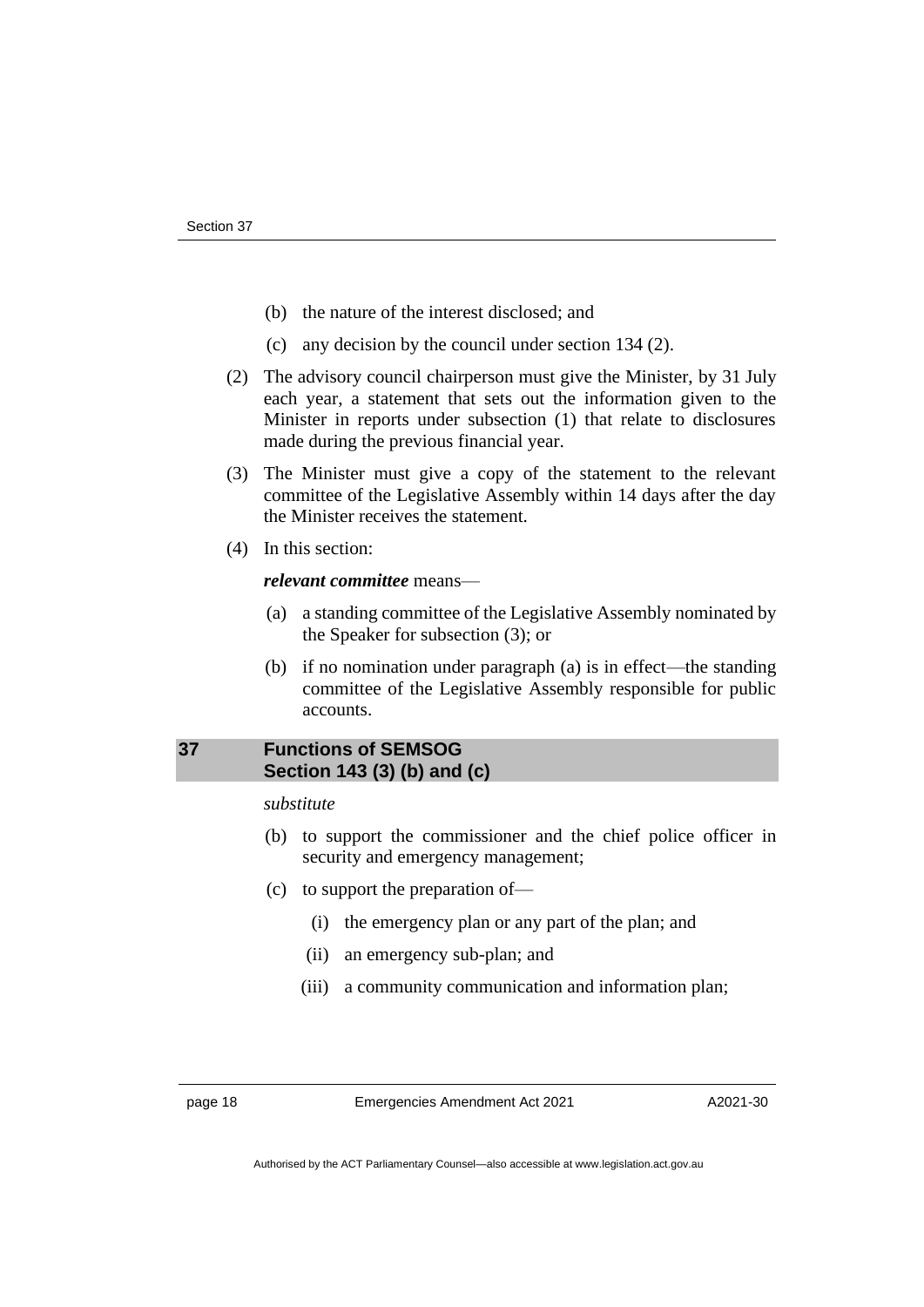#### <span id="page-22-0"></span>**38 Section 149**

*substitute*

#### **149 Community communication and information plan**

- (1) The Minister must make a plan (a *community communication and information plan*) for communicating information to the community during an emergency.
- (2) The community communication and information plan must include—
	- (a) provisions about when and how reports must be given to the community, and the kinds of reports that must be given; and

#### **Examples**

- incident reports
- situation reports
- (b) provisions to ensure—
	- (i) that arrangements are made with a number of media organisations to establish adequate and reliable communications; and
	- (ii) that the media has appropriate training.

#### **Example**

involving the media in regular emergency exercises

#### **149A Preparation of community communication and information plan**

- (1) The commissioner must prepare, and give the Minister, a draft community communication and information plan for communicating information to the community during an emergency.
- (2) In preparing the draft plan the commissioner must consult the SEMSOG.
- (3) After considering the draft plan, the Minister must, in writing, make a community communication and information plan for the ACT.

Emergencies Amendment Act 2021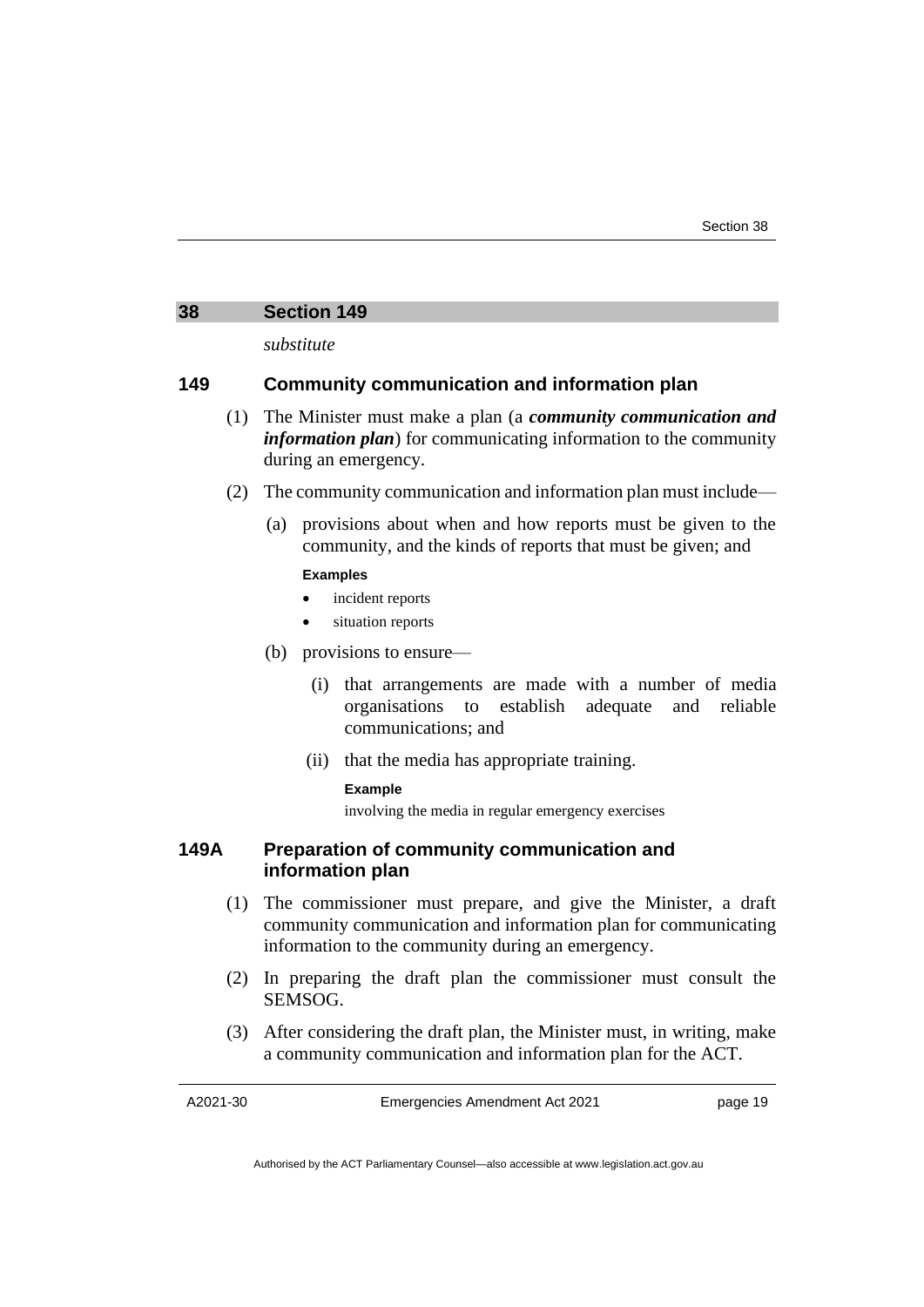#### **149B Communicating information about emergencies**

The commissioner must ensure that information about emergencies is given to the community in accordance with the community communication and information plan.

#### <span id="page-23-0"></span>**39 Declaration of state of alert Section 151 (1) (a)**

*substitute*

- (a) the Minister is satisfied that—
	- (i) an emergency is likely to happen; and
	- (ii) the nature of the emergency calls for an urgent, significant and coordinated response to minimise or manage a substantial risk to—
		- (A) the safety of people, animals or property; or
		- (B) the preservation of the environment; or
		- (C) the provision of essential services; and

#### <span id="page-23-1"></span>**40 Publication of state of alert declaration New section 153 (1) (aa)**

*insert*

(aa) posted using social media; and

page 20 Emergencies Amendment Act 2021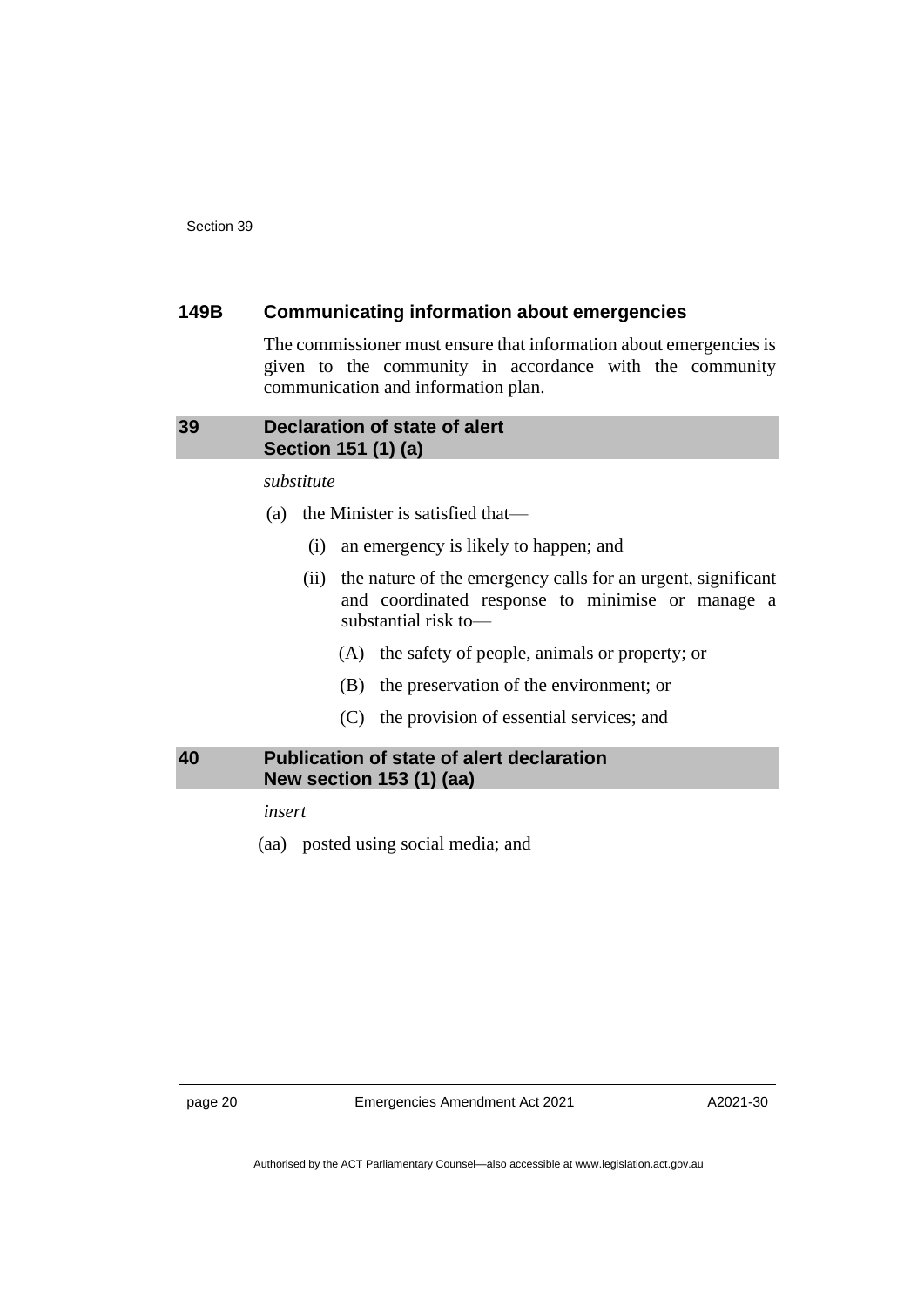#### <span id="page-24-0"></span>**41 Declaration of state of emergency Section 156 (1)**

#### *substitute*

- (1) This section applies if the Chief Minister is satisfied that—
	- (a) an emergency has happened, is happening or is likely to happen; and
	- (b) the nature of the emergency calls for an urgent, significant and coordinated response to minimise or manage a substantial risk to—
		- (i) the safety of people, animals or property; or
		- (ii) the preservation of the environment; or
		- (iii) the provision of essential services.

#### <span id="page-24-1"></span>**42 Publication of declaration of state of emergency New section 158 (1) (aa)**

*insert*

(aa) posted using social media; and

<span id="page-24-2"></span>**43 New division 7.3.3**

*insert*

#### **Division 7.3.3 Recovery coordinator**

#### **174A Meaning of** *territory agency***—div 7.3.3**

In this division:

*territory agency* means—

- (a) an administrative unit; or
- (b) a territory-owned corporation; or

A2021-30

Emergencies Amendment Act 2021

page 21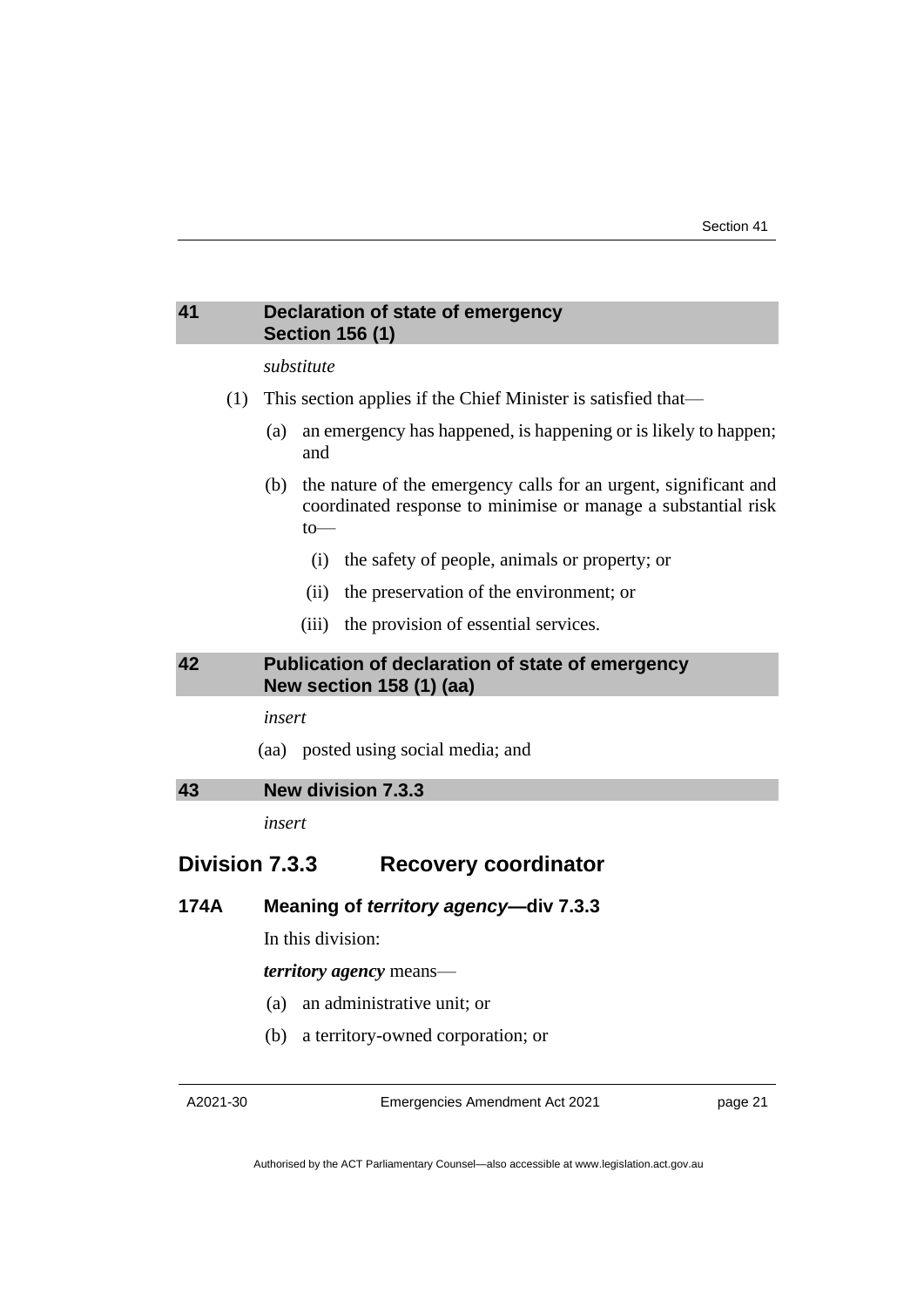- (c) a statutory office-holder; or
- (d) an entity prescribed by regulation for this definition.

#### **174B Appointment of recovery coordinator**

- (1) This section applies if the Minister is satisfied that—
	- (a) an emergency has happened, is happening or is likely to happen; and
	- (b) the scale or nature of the emergency requires, or is likely to require, a recovery operation involving different territory agencies.
- (2) The Minister may appoint a person to coordinate the recovery operation for the emergency (the *recovery coordinator*).
- (3) The [Legislation Act,](http://www.legislation.act.gov.au/a/2001-14) division 19.3.3 (Appointments—Assembly consultation) does not apply to an appointment under this section.

*Note* For laws about appointments, see the [Legislation Act,](http://www.legislation.act.gov.au/a/2001-14) pt 19.3.

(4) The Minister may be satisfied that an emergency is likely to happen if the Minister is satisfied that an event that has happened or is happening, or a circumstance that exists, gives rise to the likelihood of an emergency.

#### **174C Functions of recovery coordinator**

- (1) The recovery coordinator has the following functions in relation to a recovery operation:
	- (a) to coordinate recovery activities being carried out by territory agencies, private entities and members of the community;
	- (b) to coordinate the provision of essential services to communities affected, or likely to be affected, by an emergency;
	- (c) to report to the Minister and the SEMSOG about any matter relating to a recovery operation;

page 22 Emergencies Amendment Act 2021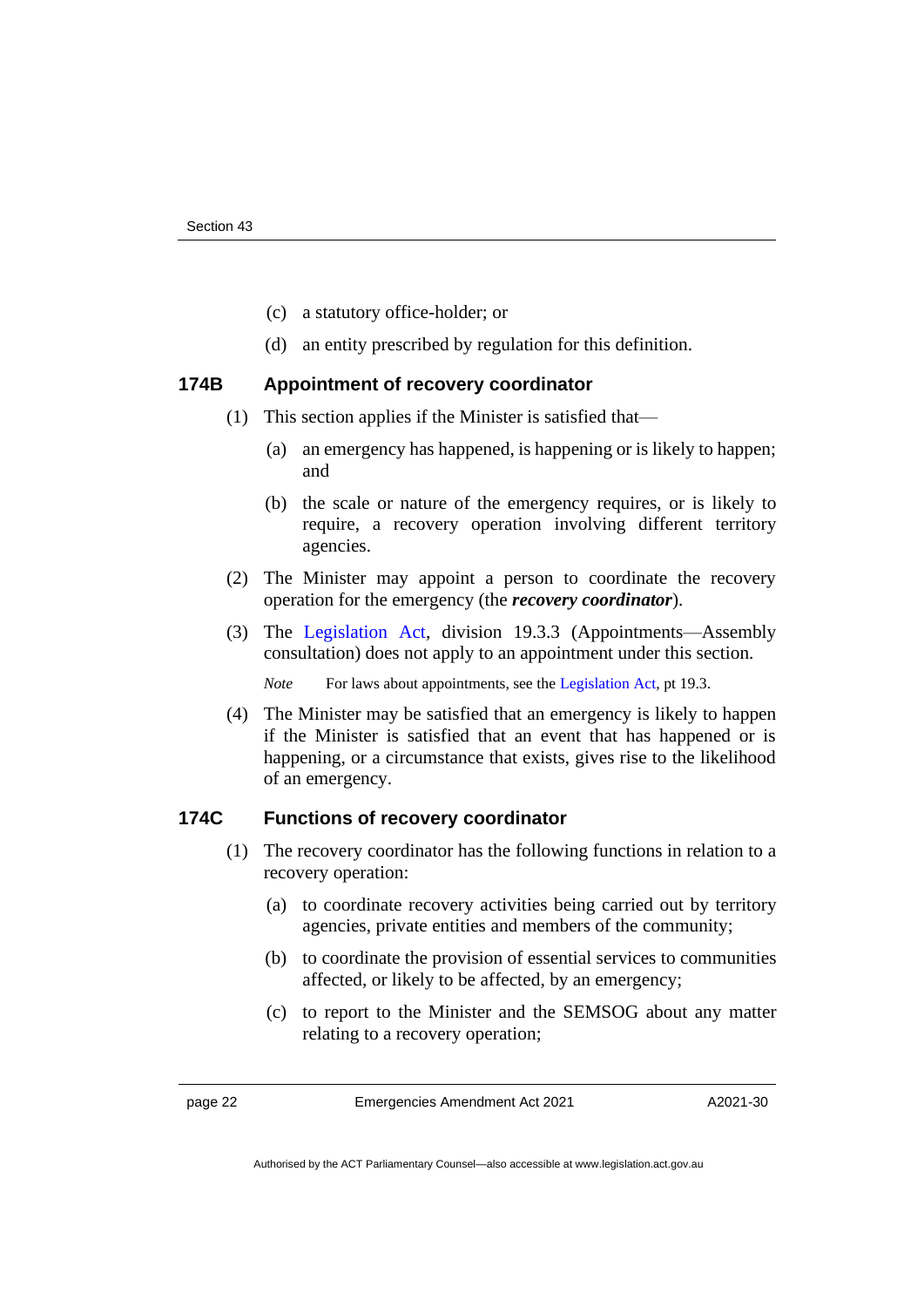- (d) any other function given to the recovery coordinator by this Act or another territory law.
- (2) As far as practicable, the recovery coordinator's functions must be exercised in accordance with any part of the emergency plan, or an emergency sub-plan, that deals with recovery operations.

#### <span id="page-26-0"></span>**44 Cooperative arrangements with Commonwealth, State or overseas agencies Section 176 (1)**

*after*

Minister

*insert*

or the commissioner

#### <span id="page-26-1"></span>**45 New sections 182A and 182B**

*in chapter 8, insert*

#### **182A Definitions—ch 8**

In this chapter:

*emergency operation* means an operation carried out by an emergency service in response to an emergency.

*emergency operation notice*—see section 182B.

#### **182B Emergency operation notice**

- (1) This section applies if—
	- (a) the Minister is satisfied that an emergency has happened, is happening or is likely to happen in the ACT; and
	- (b) neither a state of alert nor a state of emergency have been declared for the emergency; and

A2021-30

Emergencies Amendment Act 2021

page 23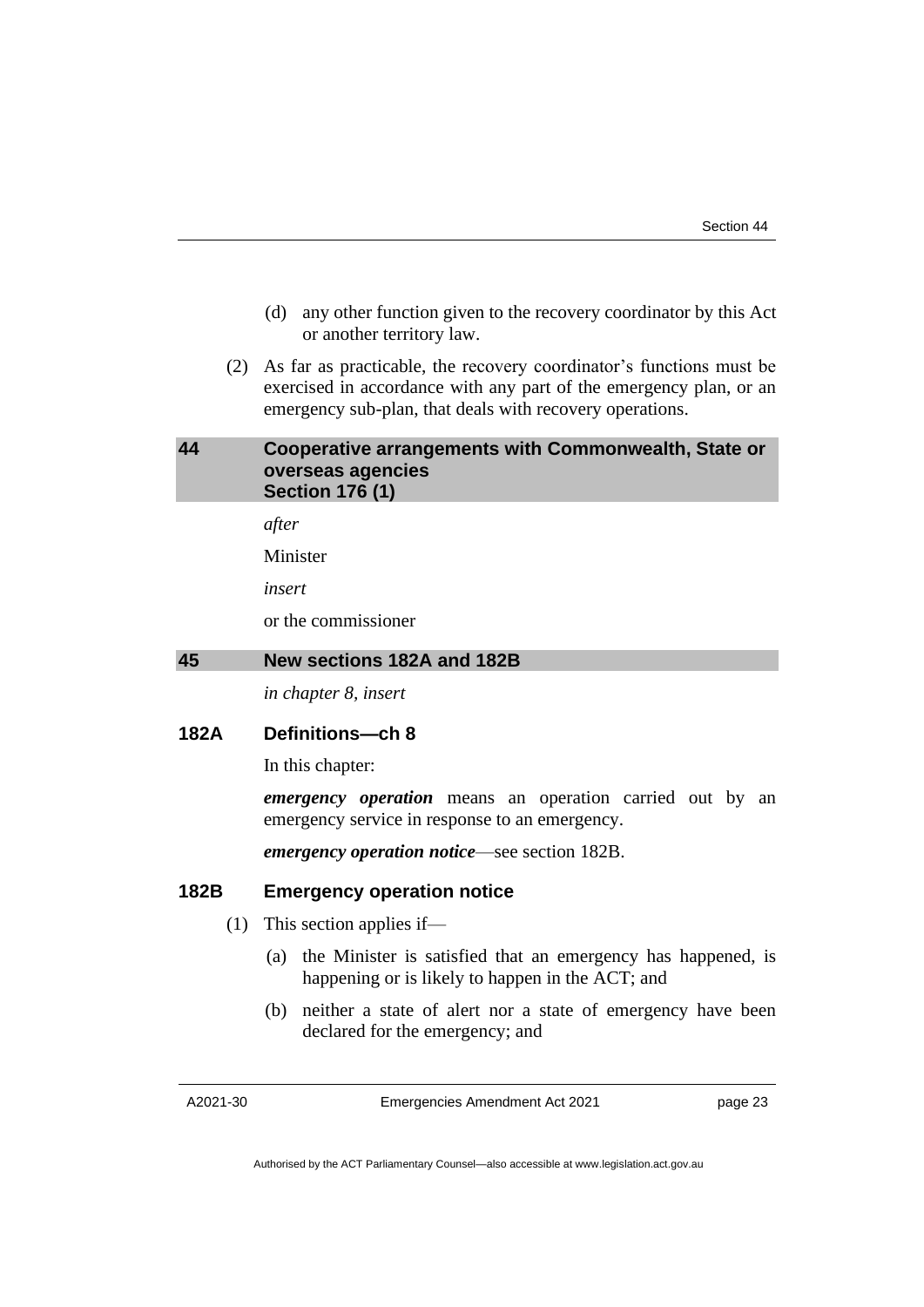- (c) the Minister is satisfied that the emergency requires an emergency operation.
- (2) The Minister must, as soon as practicable, prepare a written notice (an *emergency operation notice*) setting out the following:
	- (a) that an emergency operation has started;
	- (b) when and where the emergency operation started;
	- (c) the nature of the emergency;
	- (d) if the Minister knows when the emergency operation will end the day on which the operation ends;
	- (e) any other information prescribed by regulation.
- (3) As soon as practicable after issuing the notice, the Minister must ensure the notice is—
	- (a) broadcast in the ACT by television or radio; and
	- (b) posted using social media; and
	- (c) notified under the [Legislation Act](http://www.legislation.act.gov.au/a/2001-14) as if it were a notifiable instrument.
- (4) The notice ends—
	- (a) at the end of the day on which the emergency operation is stated to end in the notice; or
	- (b) if no end day is stated in the notice—the end of the day on which the notice is revoked.
- (5) A failure to comply with subsection (3) does not affect the validity of the notice.
- (6) For subsection (1), the Minister may be satisfied that an emergency is likely to happen if the Minister is satisfied that an event that has happened or is happening, or a circumstance that exists, gives rise to the likelihood of an emergency.

page 24 Emergencies Amendment Act 2021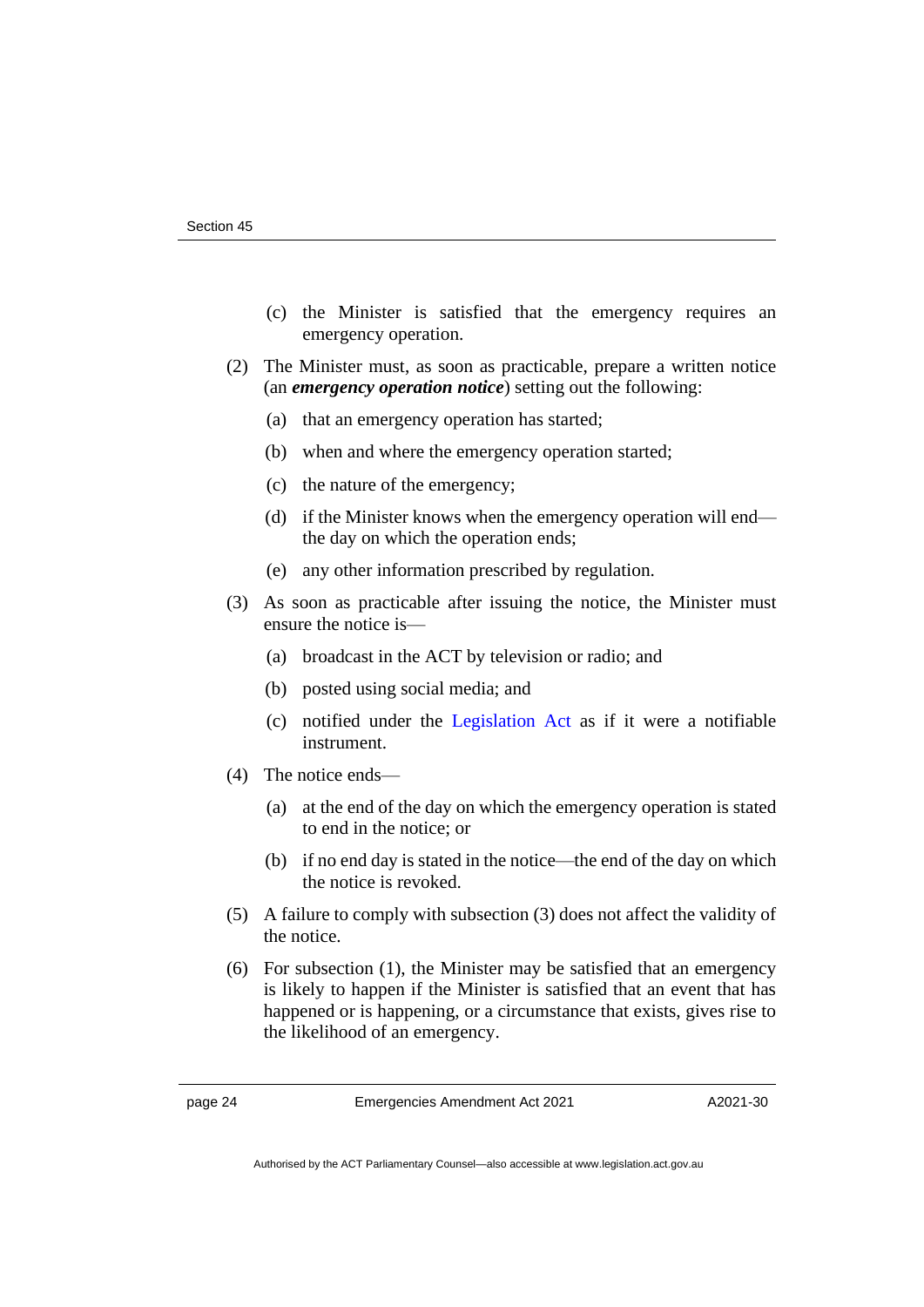#### <span id="page-28-0"></span>**46 Victimisation of volunteers Section 183 (1)**

#### *substitute*

- (1) This section applies if a volunteer is absent from the volunteer's employment to take part in an emergency operation during—
	- (a) an emergency for which an emergency operation notice has been issued; or
	- (b) a declared state of alert; or
	- (c) a declared state of emergency.

#### <span id="page-28-1"></span>**47 Interfering with fire appliance, hydrant, alarm etc Section 190 (1) and example and penalty**

*substitute*

- (1) A person commits an offence if the person does something to, or near, a fire appliance or a fire appliance container that—
	- (a) prevents or hinders the effective use of the appliance or container; or
	- (b) damages the appliance or container.

Maximum penalty: 50 penalty units.

<span id="page-28-2"></span>**48 New section 190 (7)**

*insert*

(7) In this section:

*fire appliance container* means a container used for housing or storing fire appliances.

Emergencies Amendment Act 2021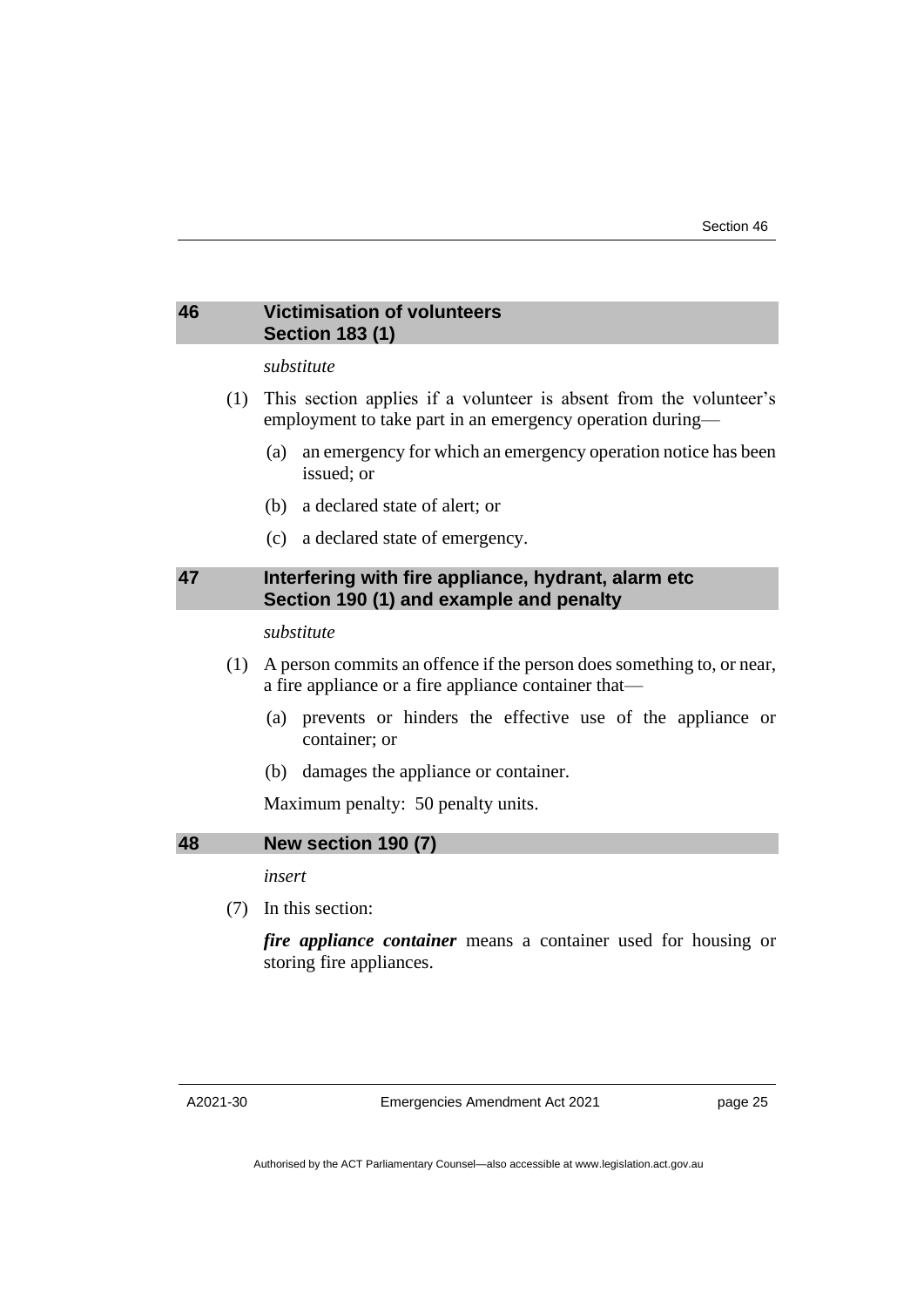#### <span id="page-29-0"></span>**49 Protection of officials from liability Section 198 (1), definition of** *official***, new paragraph (aa)**

*insert*

(aa) an assistant commissioner; or

#### <span id="page-29-1"></span>**50 Section 198 (4) (e)**

*substitute*

(e) giving reasonable assistance as required by a chief officer under section 34 (1) (o) (General powers of chief officers); or

#### <span id="page-29-2"></span>**51 New chapter 12**

*insert*

### **Chapter 12 Transitional—Emergencies Amendment Act 2021**

#### **218 Definitions—ch 12**

In this chapter:

*bushfire council* means the ACT Bushfire Council established under section 127 as in force immediately before the commencement day.

*commencement day* means the day the *Emergencies Amendment Act 2021*, section 3 commences.

*old permit* means a permit under the pre-amendment Act, section 118 (Fire permits) or section 124 (Permits for division 5.6.2).

*pre-amendment Act* means this Act, as in force immediately before the commencement day.

page 26 Emergencies Amendment Act 2021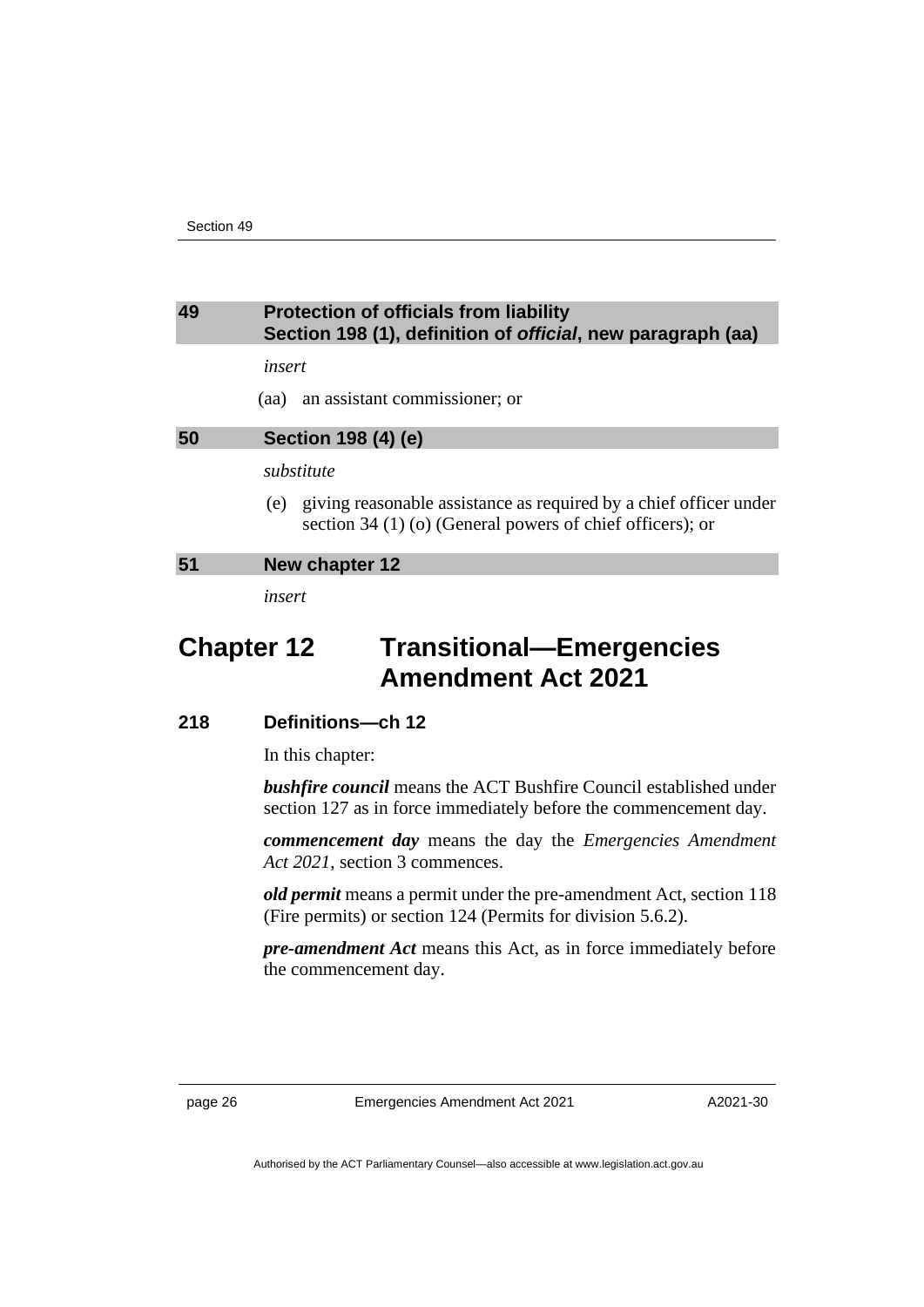#### **219 Declaration of built-up area**

A declaration of a built-up area under the pre-amendment Act, section 65 is, on the commencement day, taken to be a declaration under section 6A.

#### **220 Old permit taken to be fire permit**

- (1) This section applies to an old permit that is in force immediately before the commencement day.
- (2) The old permit is, on the commencement day, taken to be a fire permit and continues in force—
	- (a) in the same terms as the old permit; and
	- (b) subject to the same conditions, if any, as the old permit.
- (3) The fire permit is taken to end—
	- (a) on the end day stated in the old permit; or
	- (b) if no end day is stated in the old permit—3 months after the commencement day.
- (4) The fire permit must not be amended, transferred or renewed.

#### **221 Application for old permit not decided**

- (1) This section applies if—
	- (a) before the commencement day, a person applies for an old permit; and
	- (b) immediately before the commencement day, the commissioner has not decided whether to issue the permit.
- (2) The application is, on the commencement day, taken to be an application for a fire permit.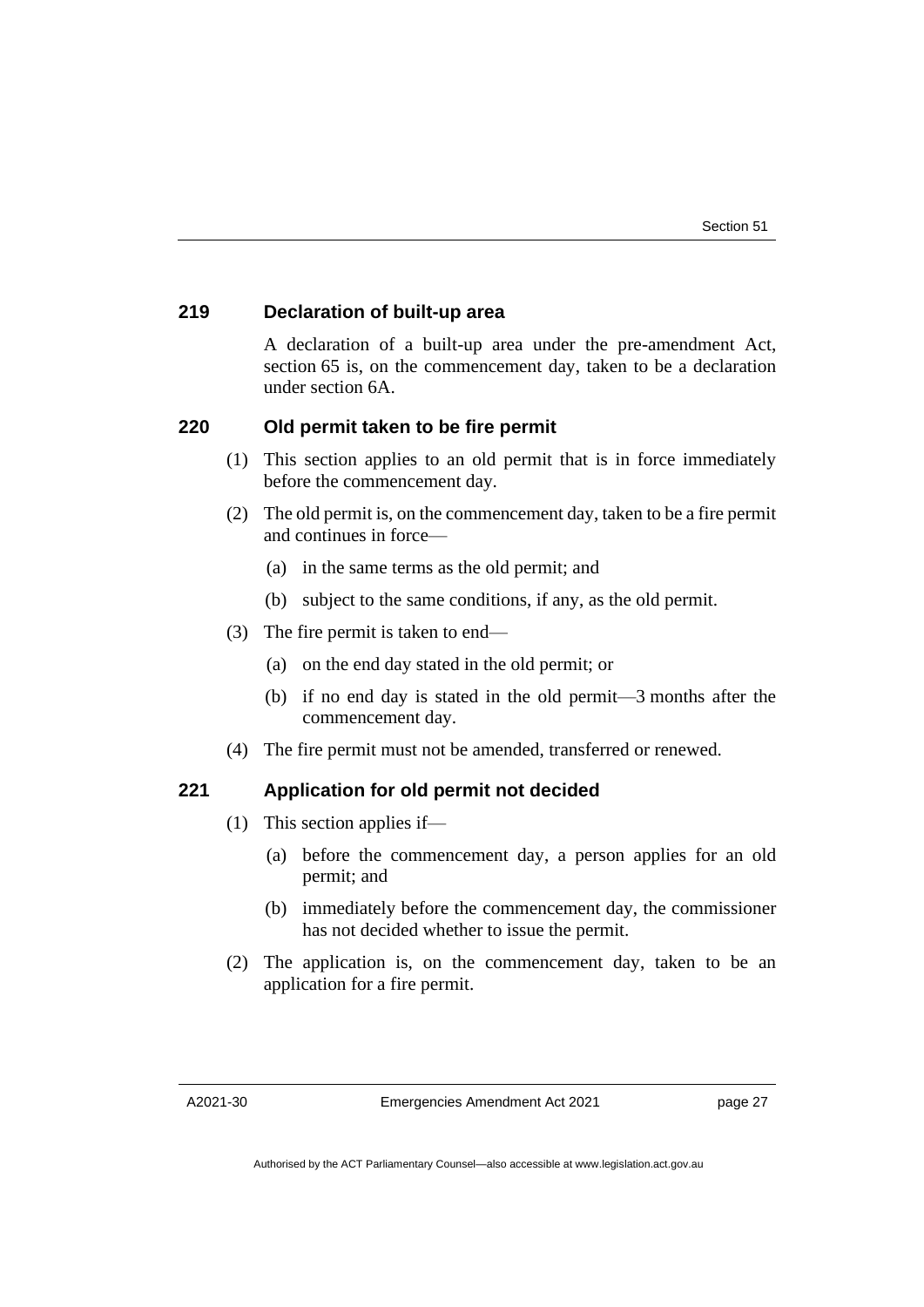#### **222 Bushfire council members**

- (1) The appointment of a person as a member of the bushfire council under the pre-amendment Act, section 129 (Bushfire council members), that is in force immediately before the commencement day is, on the commencement day, taken to be an appointment of the person as a member of the advisory council under section 129 (Advisory council members) and continues in force until the end of the term of the appointment under the pre-amendment Act unless ended earlier.
- (2) The appointment of a person as chairperson or deputy chairperson of the bushfire council under the pre-amendment Act, section 129, that is in force immediately before the commencement day is, on the commencement day, taken to be an appointment of the person as chairperson or deputy chairperson of the advisory council under section 129 and continues in force until the end of the term of the appointment under the pre-amendment Act unless ended earlier.

#### **223 Bushfire council functions**

- (1) This section applies if, immediately before the commencement day—
	- (a) the bushfire council did not carry out or complete a function required under a provision of the pre-amendment Act or any other territory law; or
	- (b) a person did not carry out or complete a function, in relation to the bushfire council, required under a provision of the pre-amendment Act or any other territory law.
- (2) The provision of the pre-amendment Act or the other territory law as in force immediately before the commencement day continue to apply to the carrying out or completion of the function, and the advisory council is taken to be the bushfire council for the purpose of the provision and any matter relating to the performance of the function.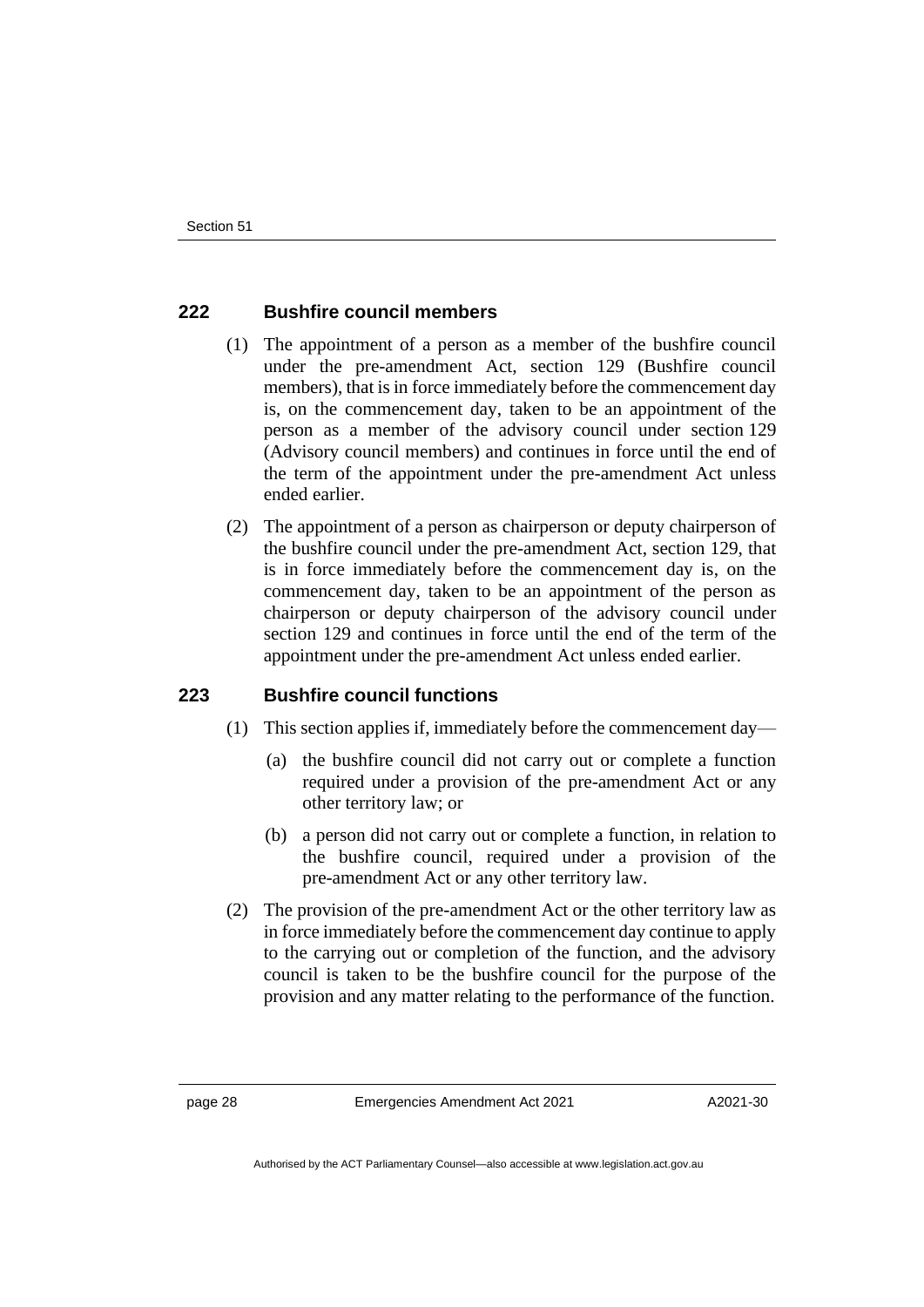#### **224 Bushfire council disclosures, reporting etc**

- (1) A disclosure of an interest to the bushfire council under the pre-amendment Act, section 139 (Disclosure of interests by bushfire council members) is, on the commencement day, taken to be a disclosure of an interest to the advisory council under section 134.
- (2) A requirement to report information or give a statement under the pre-amendment Act, section 140 (Reporting of disclosed interests to Minister) that has not been done before the commencement day is, on the commencement day, taken to be a requirement to report the information or give the statement under section 135.

#### **225 Transitional regulations**

- (1) A regulation may prescribe transitional matters necessary or convenient to be prescribed because of the enactment of the *Emergencies Amendment Act 2021*.
- (2) A regulation may modify this chapter (including in relation to another territory law) to make provision in relation to anything that, in the Executive's opinion, is not, or is not adequately or appropriately, dealt with in this chapter.
- (3) A regulation under subsection (2) has effect despite anything elsewhere in this Act or another territory law.
	- *Note* A transitional provision under s (1) continues to have effect after its repeal, however, a modification under s (2) has no ongoing effect after its repeal (se[e Legislation Act,](http://www.legislation.act.gov.au/a/2001-14) s 88).

#### **226 Expiry—ch 12**

- (1) This chapter expires 12 months after the day it commences.
- (2) This chapter is a law to which the [Legislation Act,](http://www.legislation.act.gov.au/a/2001-14) section 88 (Repeal does not end effect of transitional laws etc) applies.

A2021-30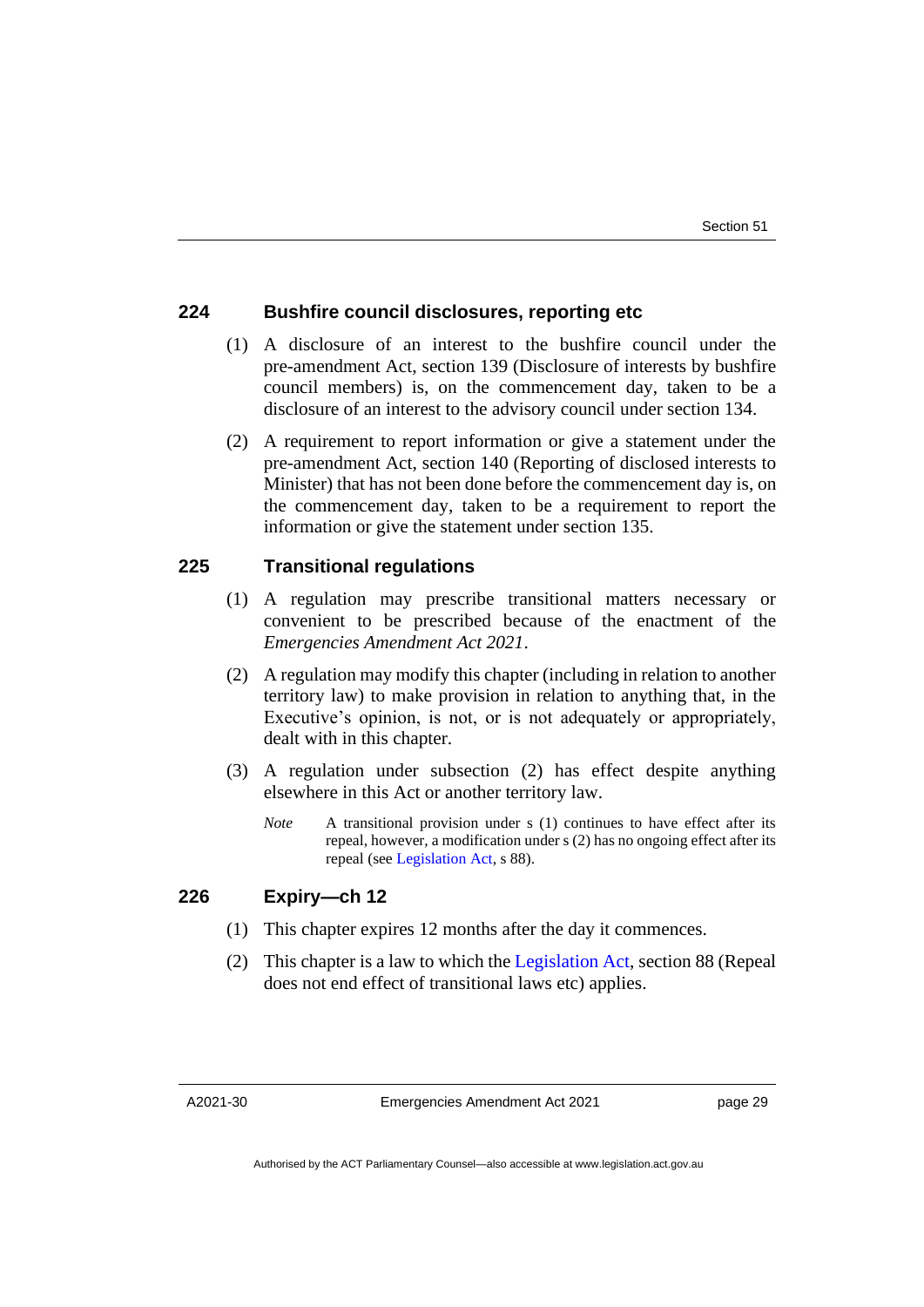#### <span id="page-33-0"></span>**52 Reviewable decisions Schedule 2, items 14 to 17**

*substitute*

| 14 | 126A                    | refuse to issue permit               | applicant for permit |
|----|-------------------------|--------------------------------------|----------------------|
| 15 | 126A $(4)$ $(a)$ $(iv)$ | issue permit subject to<br>condition | applicant for permit |

#### <span id="page-33-1"></span>**53 Dictionary, new definitions**

*insert*

*advisory council* means the ACT Multi-Hazard Advisory Council established under section 127.

*assistant commissioner*—see section 13.

#### <span id="page-33-2"></span>**54 Dictionary, definition of** *built-up area*

*substitute*

*built-up area*—see section 6A.

#### <span id="page-33-3"></span>**55 Dictionary, definition of** *bushfire council*

*omit*

#### <span id="page-33-4"></span>**56 Dictionary, definition of** *community communication and information plan*

*substitute*

*community communication and information plan*—see section 149 (1).

page 30 Emergencies Amendment Act 2021

A2021-30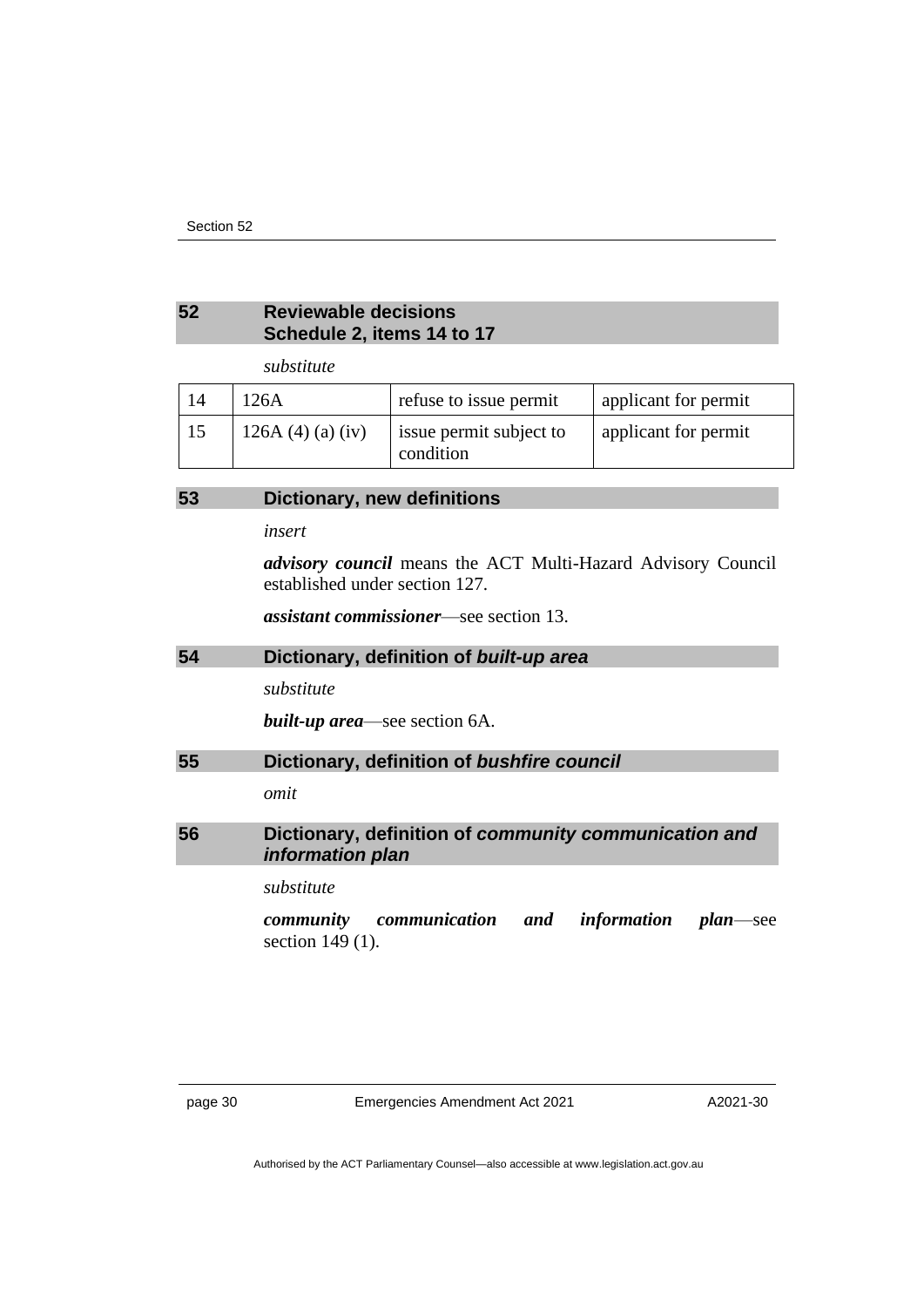#### <span id="page-34-0"></span>**57 Dictionary, new definitions**

*insert*

*emergency operation*, for chapter 8 (Volunteers)—see section 182A.

*emergency operation notice*, for chapter 8 (Volunteers)—see section 182B.

*fire permit*, for part 5.6 (Total fire ban, controlled activities, related offences and fire permits)—see section 126A.

#### <span id="page-34-1"></span>**58 Dictionary, definition of** *firework*

*substitute*

*firework*, for part 5.6 (Total fire ban, controlled activities, related offences and fire permits)—see section 113A.

#### <span id="page-34-2"></span>**59 Dictionary, new definitions**

*high risk activity*, for part 5.6 (Total fire ban, controlled activities, related offences and fire permits)—see section 113A.

*recovery coordinator*—see section 174B (2).

*recovery operation* means an operation for the purposes of recovering, or preparing to recover, from an emergency.

#### <span id="page-34-3"></span>**60 Dictionary, definition of** *rural area*

*substitute*

*rural area*—see section 6B.

A2021-30

Emergencies Amendment Act 2021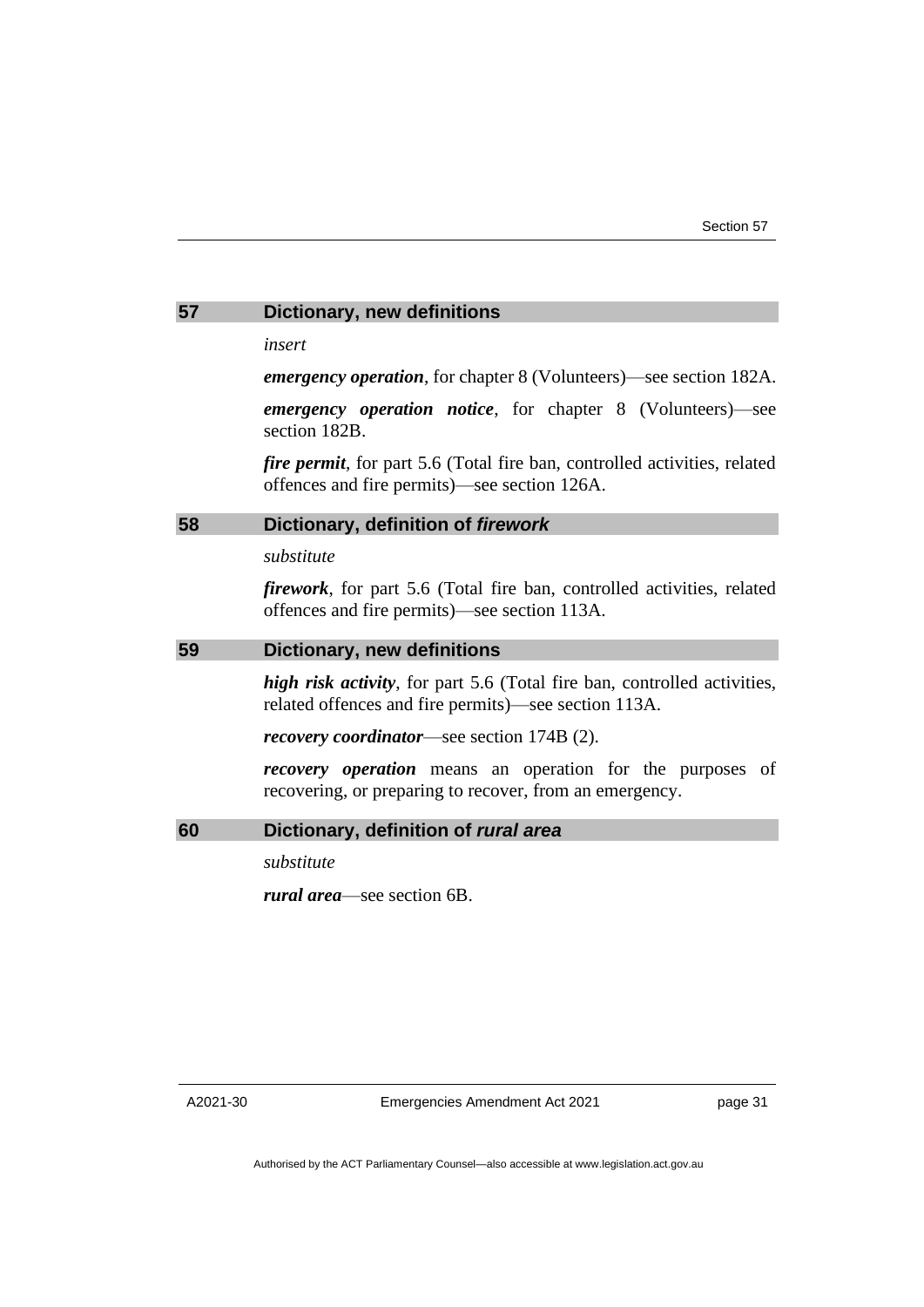

#### <span id="page-35-0"></span>**61 Dictionary, new definitions**

*insert*

*territory agency*, for division 7.3.3 (Recovery coordinator)—see section 174A.

*total fire ban*, for part 5.6 (Total fire ban, controlled activities, related offences and fire permits)—see section 114 (2).

page 32 Emergencies Amendment Act 2021

A2021-30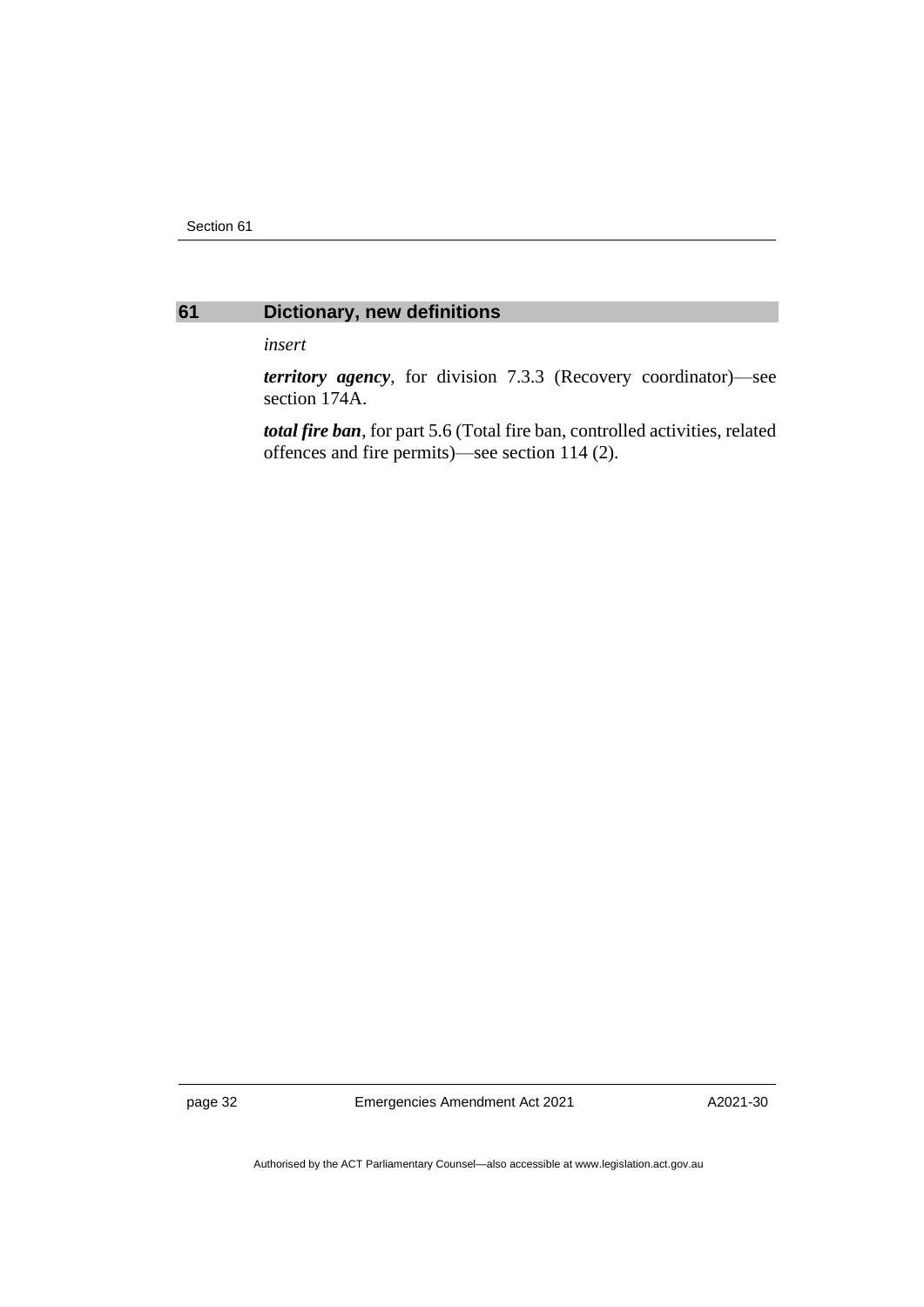## <span id="page-36-0"></span>**Schedule 1 Consequential amendments**

<span id="page-36-1"></span>(see s 3)

### **Part 1.1 Dangerous Substances (Explosives) Regulation 2004**

#### **[1.1] Section 22 (5)**

*substitute*

(5) In this section:

*built-up area*—see the *[Emergencies Act 2004](http://www.legislation.act.gov.au/a/2004-28)*, section 6A. *rural area*—see the *[Emergencies Act 2004](http://www.legislation.act.gov.au/a/2004-28)*, section 6B.

### <span id="page-36-2"></span>**Part 1.2 Environment Protection Act 1997**

#### **[1.2] Schedule 1, table 1.2, item 28, note**

#### *substitute*

*Note* The *[Emergencies Act 2004](http://www.legislation.act.gov.au/a/2004-28)* contains an offence about lighting etc fire during a total fire ban (see that [Act,](https://www.legislation.act.gov.au/a/2004-28) s 116). That Act may also require the owner of land to obtain oral approval or a permit before lighting etc a fire on the land (see that [Act,](https://www.legislation.act.gov.au/a/2004-28) s 123 and s 126A).

A2021-30

Emergencies Amendment Act 2021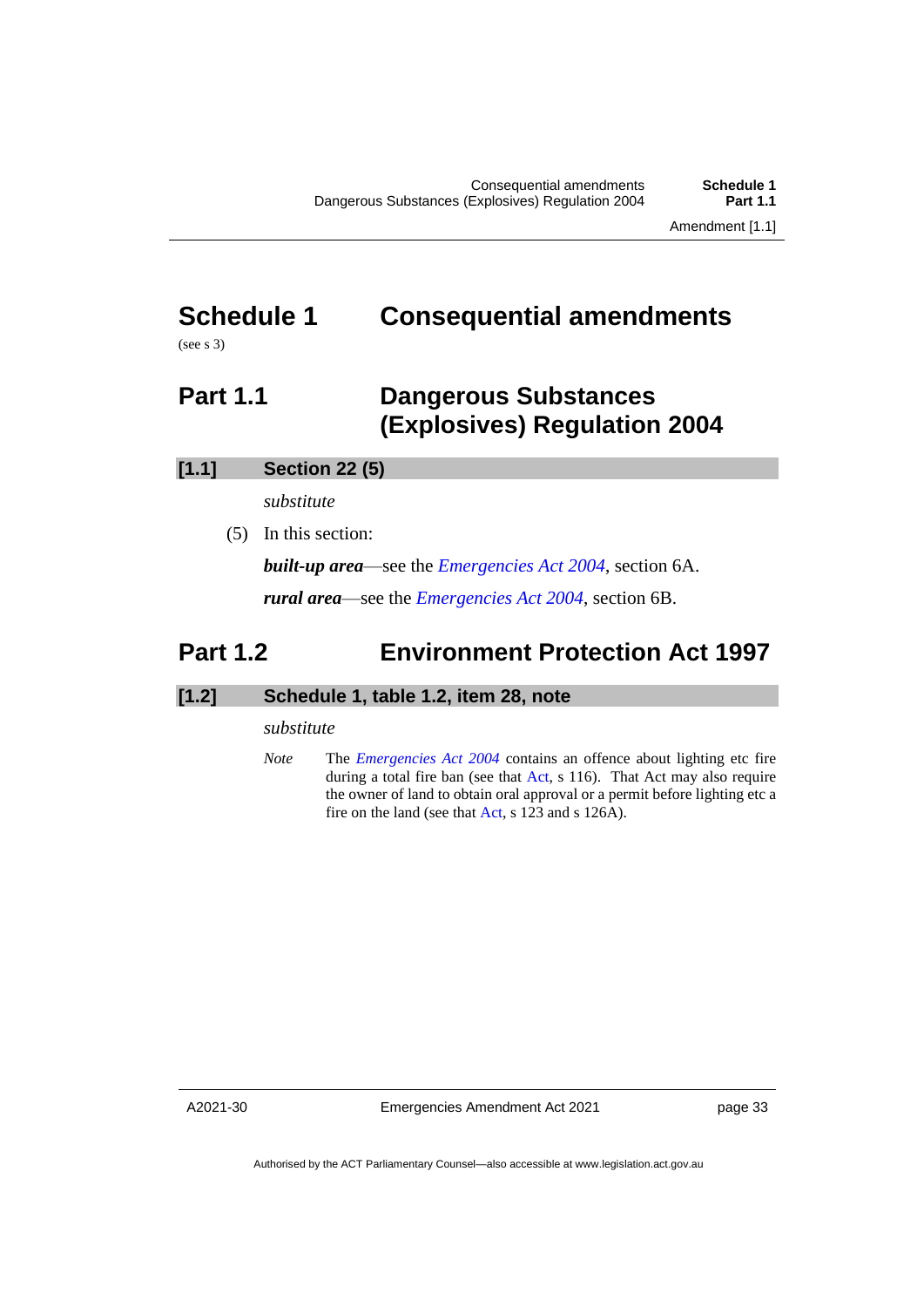### <span id="page-37-0"></span>**Part 1.3 Environment Protection Regulation 2005**

#### **[1.3] Section 3, note 1**

#### *substitute*

*Note 1* The dictionary at the end of this regulation defines certain terms used in this regulation, and includes references (*signpost definitions*) to other terms defined elsewhere.

> For example, the signpost definition '*built-up area*—see the *[Emergencies Act 2004](http://www.legislation.act.gov.au/a/2004-28)*, section 6A.' means that the term 'built-up area' is defined in that section and the definition applies to this regulation.

#### **[1.4] Dictionary, definition of** *built-up area*

*substitute*

*built-up area*—see the *[Emergencies Act 2004](http://www.legislation.act.gov.au/a/2004-28)*, section 6A.

### <span id="page-37-1"></span>**Part 1.4 Road Transport (Vehicle Registration) Regulation 2000**

#### **[1.5] Section 17 (2), definition of** *rural area*

*substitute*

*rural area*—see the *[Emergencies Act 2004](http://www.legislation.act.gov.au/a/2004-28)*, section 6B.

page 34 Emergencies Amendment Act 2021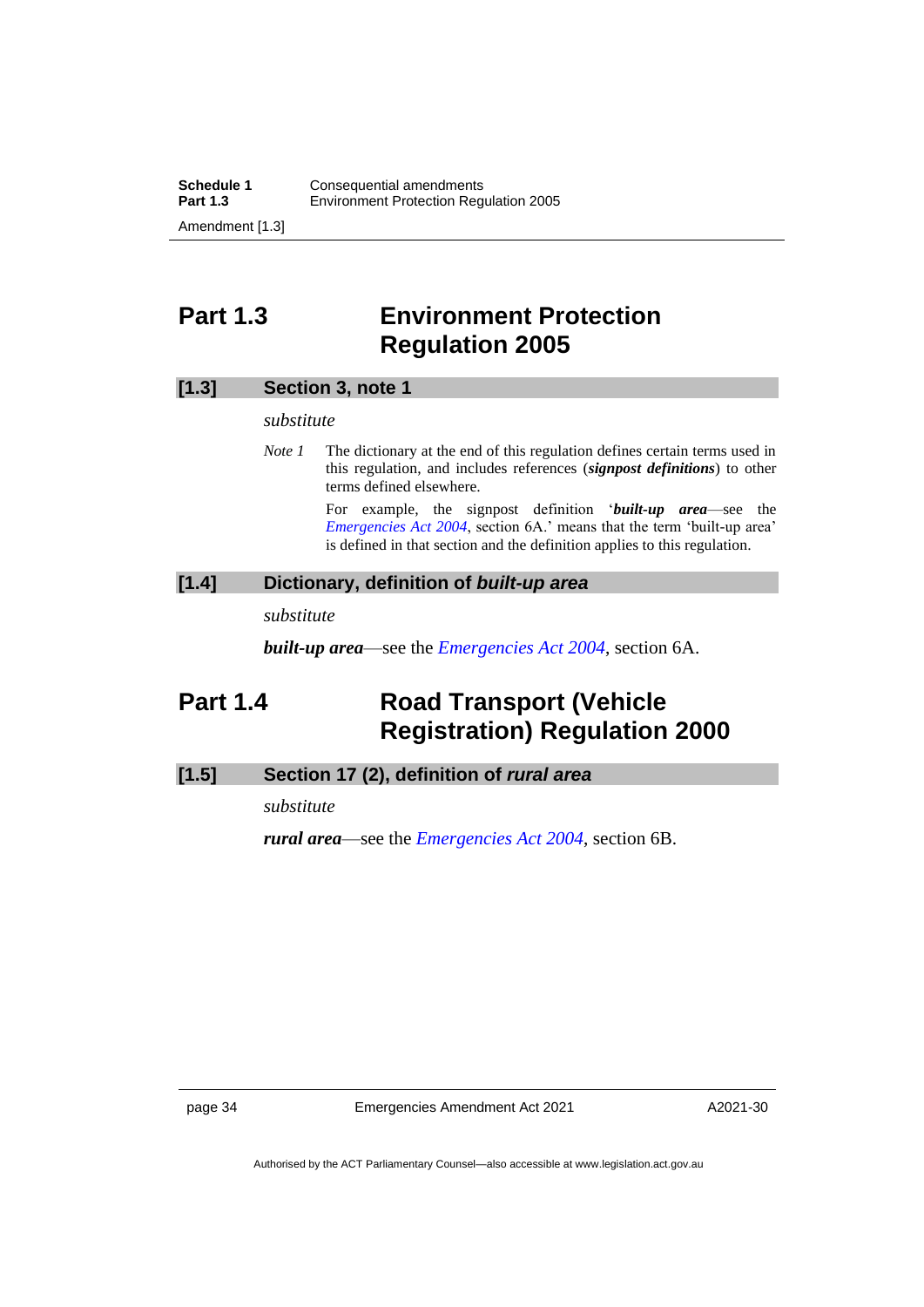### <span id="page-38-0"></span>**Part 1.5 Territory Records Regulation 2009**

| [1.6]<br>Schedule 1, item 6, column 2 |
|---------------------------------------|
|---------------------------------------|

*omit*

ACT Bushfire Council

*substitute*

ACT Multi-Hazard Advisory Council

#### **[1.7] Dictionary, definition of** *ACT Bushfire Council*

*omit*

#### **[1.8] Dictionary, new definition of** *ACT Multi-Hazard Advisory Council*

*insert*

*ACT Multi-Hazard Advisory Council* means the ACT Multi-Hazard Advisory Council established under the *[Emergencies Act](http://www.legislation.act.gov.au/a/2004-28) 2004*, section 127.

A2021-30

Emergencies Amendment Act 2021